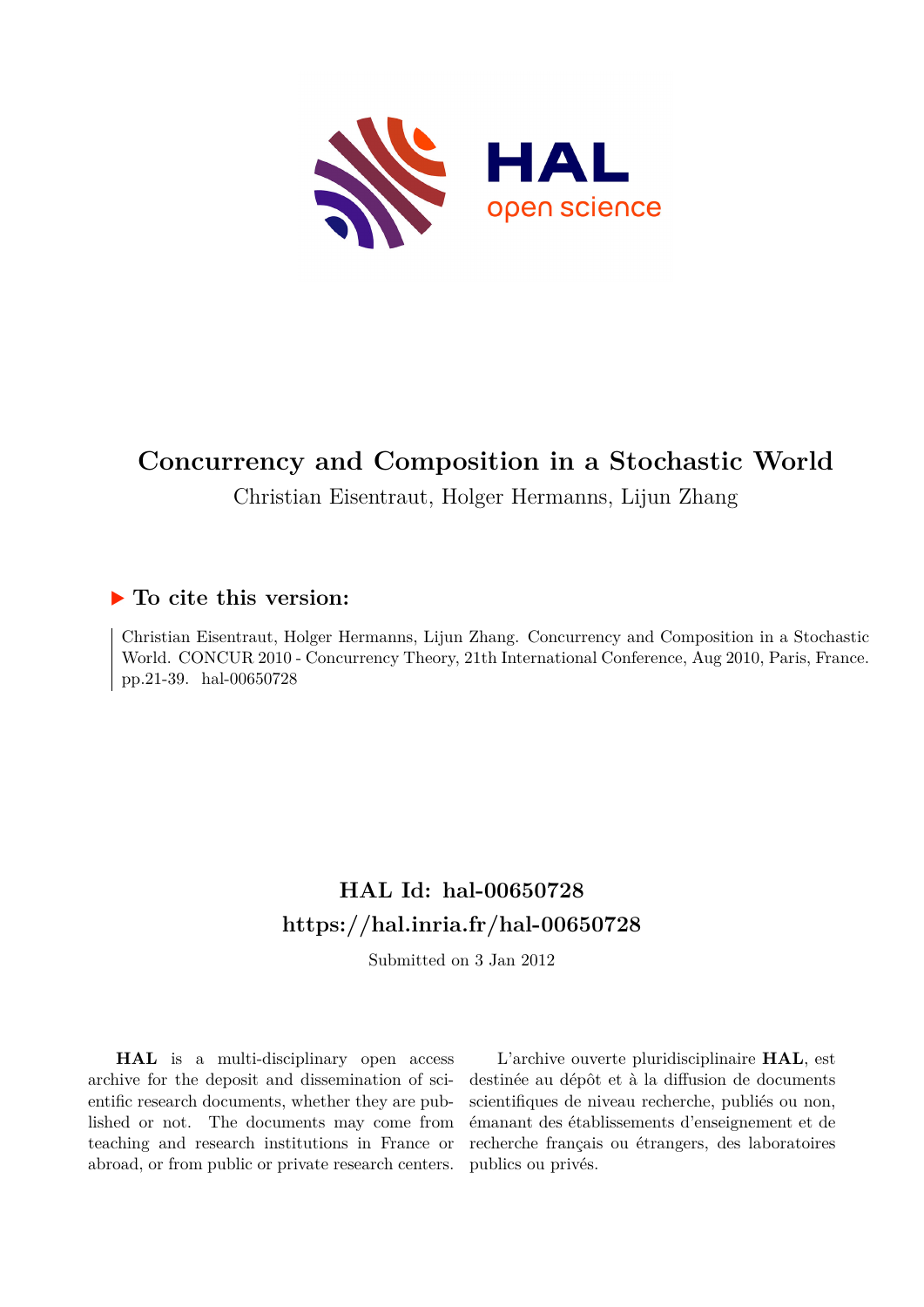# **Concurrency and Composition in a Stochastic World**

Christian Eisentraut<sup>1</sup>, Holger Hermanns<sup>1,2</sup>, and Lijun Zhang<sup>3</sup>

 $1$  Saarland University, Saarbrücken, Germany <sup>2</sup> INRIA Grenoble, Rhône-Alpes, France <sup>3</sup> DTU Informatics, Technical University of Denmark, Kgs. Lyngby, Denmark

**Abstract.** We discuss conceptional and foundational aspects of Markov automata [22]. We place this model in the context of continuous- and discrete-time Markov chains, probabilistic automata and interactive Markov chains, and provide insight into the parallel execution of such models. We further give a detailled account of the concept of relations on distributions, and discuss how this can generalise known notions of weak simulation and bisimulation, such as to fuse sequences of internal transitions.

## **1 Introduction**

Petri nets are a model of concurrency. Among the most successful and widespread variations we find a class of models tailored to performance and dependability evaluation, Generalised Stochastic Petri nets (GSPNs) [38,39]. GSPNs support stochastically timed behaviour and weighted immediate choices. A simple example GSPN is depicted in Figure 1. What we see are places and transitions, connected by directed arrows. There are two types of transitions, timed (drawn white) and immediate (drawn black) transitions. If enabled, the latter fire immediately, while the earlier fire after a delay that is distributed according to a negative exponential distribution. Immediate transitions have priority over timed transitions. Evaluation of a GSPN proceeds at the level of the



**Fig. 1.** A confused GSPN

reachability graph. That graph is reduced to a continuous-time Markov chain (CTMC), for which efficient steady-state and transient solvers are at hand [14,17]. Due to their formality, visual representation, and the availability of efficient evaluation support,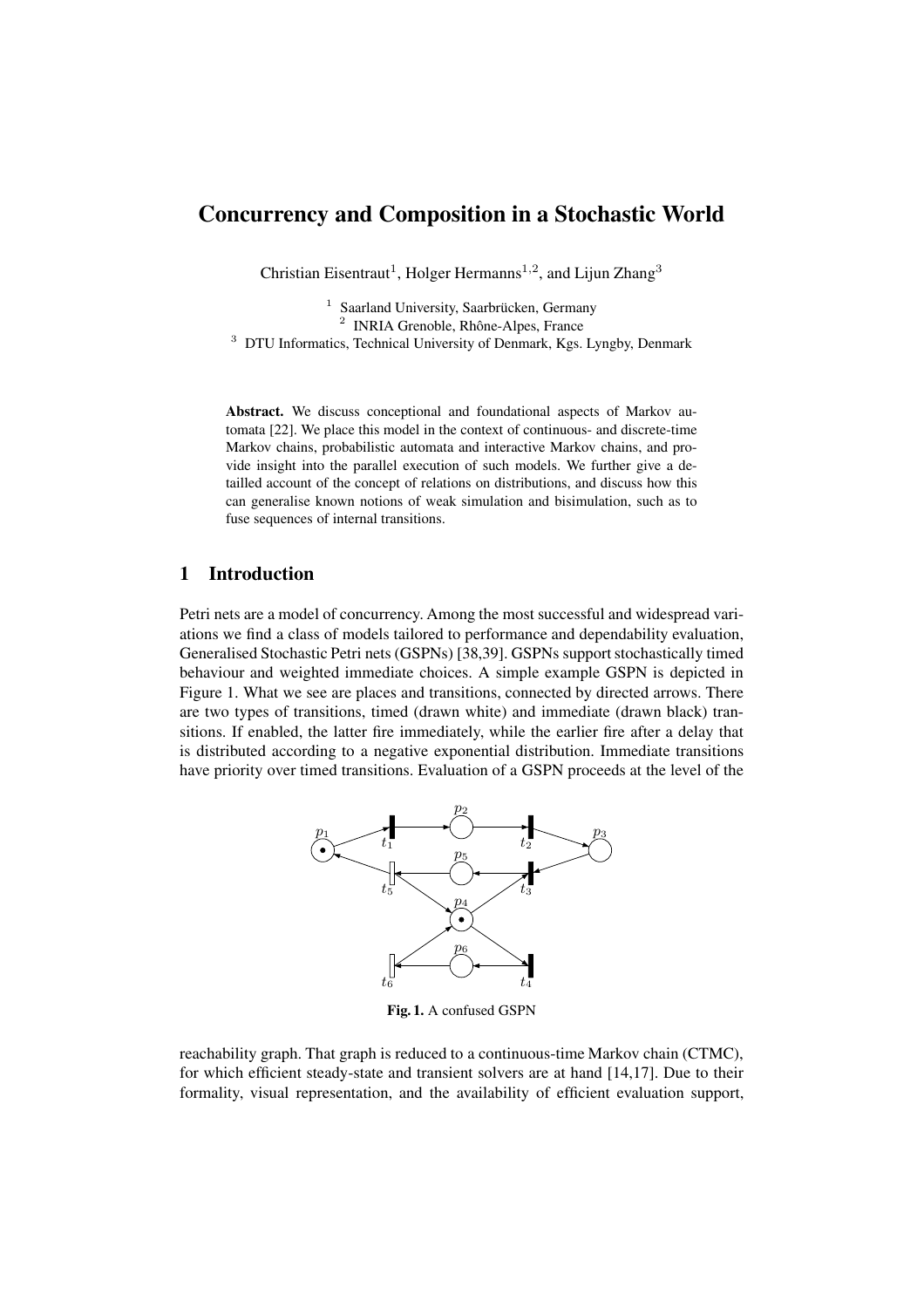GSPNs have found widespread application in many diverse disciplines, including manufacturing, logistics, systems biology and so on [11,50,43,24].

Astonishingly, the above evaluation trajectory is incomplete. It is restricted to the class of *confusion-free* GSPNs. The net depicted in Figure 1 is confused. Confusion arises if a firing sequence admits the simultaneous enabling of multiple non-conflicting immediate transitions. Priorities and weights can eliminate confusion, but with strange effects. To shed some light on this phenomenon, assume that all weights of immediate transitions and also all rates of timed transitions are 1 for the above example. In this case, the steady state probability of a token being present in place  $p_5$  is  $4/11$ . This probability changes to 2/5 if one replaces the immediate transition  $t_2$  and place  $p_2$  by a direct arc from  $t_1$  to  $p_3$ . In other words, adding or removing an immediate 'stutter step' somewhere in a weighted confused net may change the performance figures obtained for such nets. The issue of confusion has been discussed in the literature [13,15,37,6], but even after 25 years of pragmatic use, the final word on the foundational semantics of GSPNs is yet to be spoken.

Petri nets are visual, but not compositional. Process calculi provide compositional theories for complex systems, especially those involving communicating, concurrently executing components [8]. This paper is not about Petri nets with stochastically timed behaviour and weighted immediate choices. It is not about Petri nets at all. It is about compositional theories in a setting with stochastically timed behaviour and weighted immediate choices. The paper revolves around Markov automata [22], a model that indeed solves the semantic challenges hinted at above. This is achieved by harvesting and intertwining results established independently for two process calculi that each extend classical concurrency models in simple yet conservative fashions: Probabilistic automata [44,7,12] (PA), and interactive Markov chains [25] (IMC). Though different in flavour, both are equipped with compositional theories for strong and weak bisimilarities and corresponding equational theories.

In probabilistic automata, there is no global notion of time. Concurrent processes may perform random experiments inside a transition. This is represented by transitions of the form  $s \xrightarrow{a} \mu$ , where s is a state, a is an action label, and  $\mu$  is a probability distribution over states. Labelled transition systems are instances of this model family, obtained by restricting to Dirac distributions (assigning full probability to single states). Thus, foundational concepts and results of standard concurrency theory are retained in their full beauty, and extend smoothly to the model of probabilistic automata. By restricting to Dirac distributions (assigning full probability to single states), labelled transition systems arise, and standard concurrency theoretical concepts and results are retained in their full beauty, and these extend smoothly to the model of probabilistic automata. In Markov automata, probabilistic automata are employed to give a genuine semantics to weighted immediate choices and their sequential or concurrent execution.

Interactive Markov chains in turn arise from classical concurrency models by adding a second type of transitions  $s \leftrightarrow s'$ , that can embody random delays governed by a negative exponential distribution with some parameter  $\lambda$ . This twists the model to one that is running on a continuous time line, and where executions of actions take no time and happens immediately – unless an action can be blocked by the environment. This is linked to the process algebraic notion of maximal progress for internal actions. By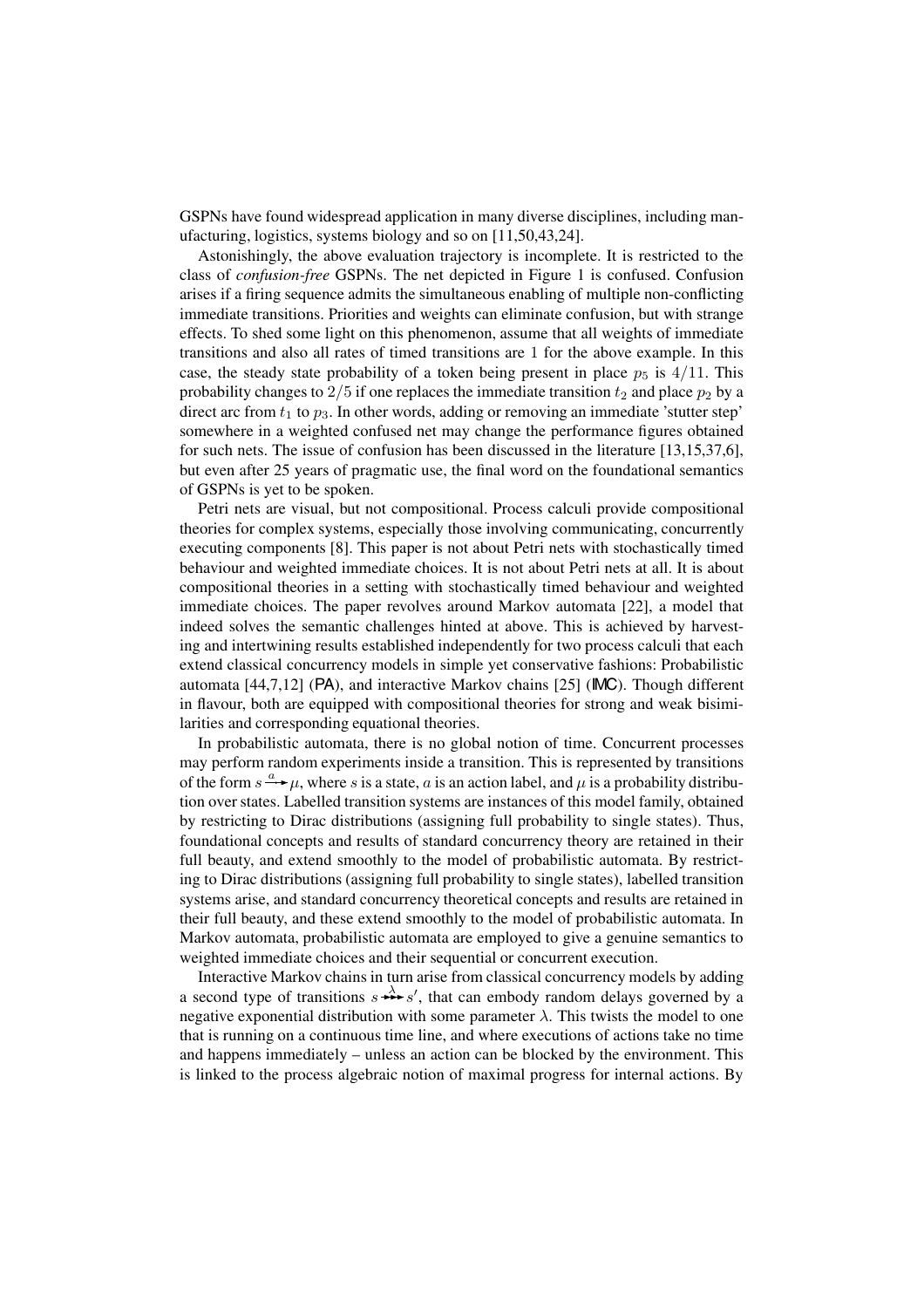dropping the second type of transitions, again, standard concurrency theory is regained in its entirety, and extends smoothly to the full IMC model. In Markov automata, IMC are used to represent stochastic timed behaviour and principal interaction possibilities.

Markov automata stand on the shoulders of PA and IMC. In a nutshell, the resulting model encompassed the expressiveness of GSPNs without semantic glitches, and with an entirely compositional theory. Due to the different time scales present in this model, this is a demanding endeavour. As in plain IMCs, internal immediate probabilistic transitions cannot be blocked and take no time to execute. Consequently, MA support fusing sequences of them. This implies that we need to partially ignore the branching structure of our probabilistic automata induced substructures when defining equalities, especially weak bisimilarity, on them. This is achieved by defining bisimulation as a relation on distributions over states, rather than as a relation on states, and by using the concept of distribution splitting, which is a concept of interest beyond the concrete Markov automata context. It allows for a surprisingly simple formulation of how transitions are fused, and allows to present various seemingly distinct preorders and equivalences in a unifying framework.

In this paper, we discuss conceptional and foundational aspects of Markov automata, partly rephrasing and complementing [22]. We place it in the context of some wellknown and established models of concurrent computation that involve stochastically timed behaviour and weighted immediate choice, especially continuous- and discretetime Markov chains, probabilistic automata and interactive Markov chains. We especially give insight into the parallel execution of such models, and discuss simulation and bisimulation relations on them. We show that the concept of relations on distributions generalises the respective standard relational notions. With this perspective on the different notions of bisimulation it becomes apparent how weak bisimulation for Markov automata appears as a natural generalisation of the constituent relations.

### **2 Preliminaries**

*(Sub-)distributions.* A *subdistribution*  $\mu$  over a set S is a function  $\mu : S \mapsto [0,1]$  such that  $\sum_{s \in S} \mu(s) \leq 1$ . We denote by  $Supp(\mu) = \{s \in S \mid \mu(s) > 0\}$  the support of  $\mu$ <br>and define the probability of  $S' \subseteq S$  with respect to  $\mu$  as  $\mu(S') := \sum_{s \in S} \mu(s)$ . Let and define the probability of  $S' \subseteq S$  with respect to  $\mu$  as  $\mu(S') := \sum_{s \in S'} \mu(s)$ . Let  $|\mu| := \mu(S)$  denote the *size* of the subdistribution  $\mu$ . We say  $\mu$  is a *full distribution*, or distribution, if  $|\mu| = 1$ . Let  $Dist(S)$  and  $Subdist(S)$  be the set of distributions and subdistributions over S, respectively. For  $s \in S$ , we let  $\Delta_s \in Dist(S)$  denote the *Dirac* distribution for s, i.e.,  $\Delta_s(s) = 1$ . Let  $\mu$  and  $\mu'$  be two subdistributions. We define the subdistribution  $\mu'':=\mu\oplus\mu'$  by  $\mu''(s)=\mu(s)+\mu'(s)$ , if  $|\mu''|\leq 1$ . Conversely, we say that  $\mu''$  can be split into  $\mu$  and  $\mu'$ . Or that  $(\mu, \mu')$  is a splitting of  $\mu''$ . Moreover, if  $x \cdot |\mu| \leq 1$ , we let  $x\mu$  denote the subdistribution defined by:  $(x\mu)(s) = x \cdot \mu(s)$ .

(Sub-)distributions can also be considered as sets over  $S \times (0, 1]$ , where  $(s_1, r_1)$ ,  $(s_2, r_2) \in S \times (0, 1] \wedge s_1 = s_2$  implies  $r_1 = r_2$ , and where the second components of the elements sum up to a number smaller or equal to 1. The set view on subdistribution will be widely used throughout the paper. For example, to denote the distribution  $\mu$ with  $\mu(s_1) = 0.75$  and  $\mu(s_2) = 0.25$ , we may write  $\mu = [[(s_1, 0.75), (s_2, 0.25)]]$ . Let for an element  $s \in S$  and a subdistribution  $\mu$  over S the expression  $\mu-s$  denote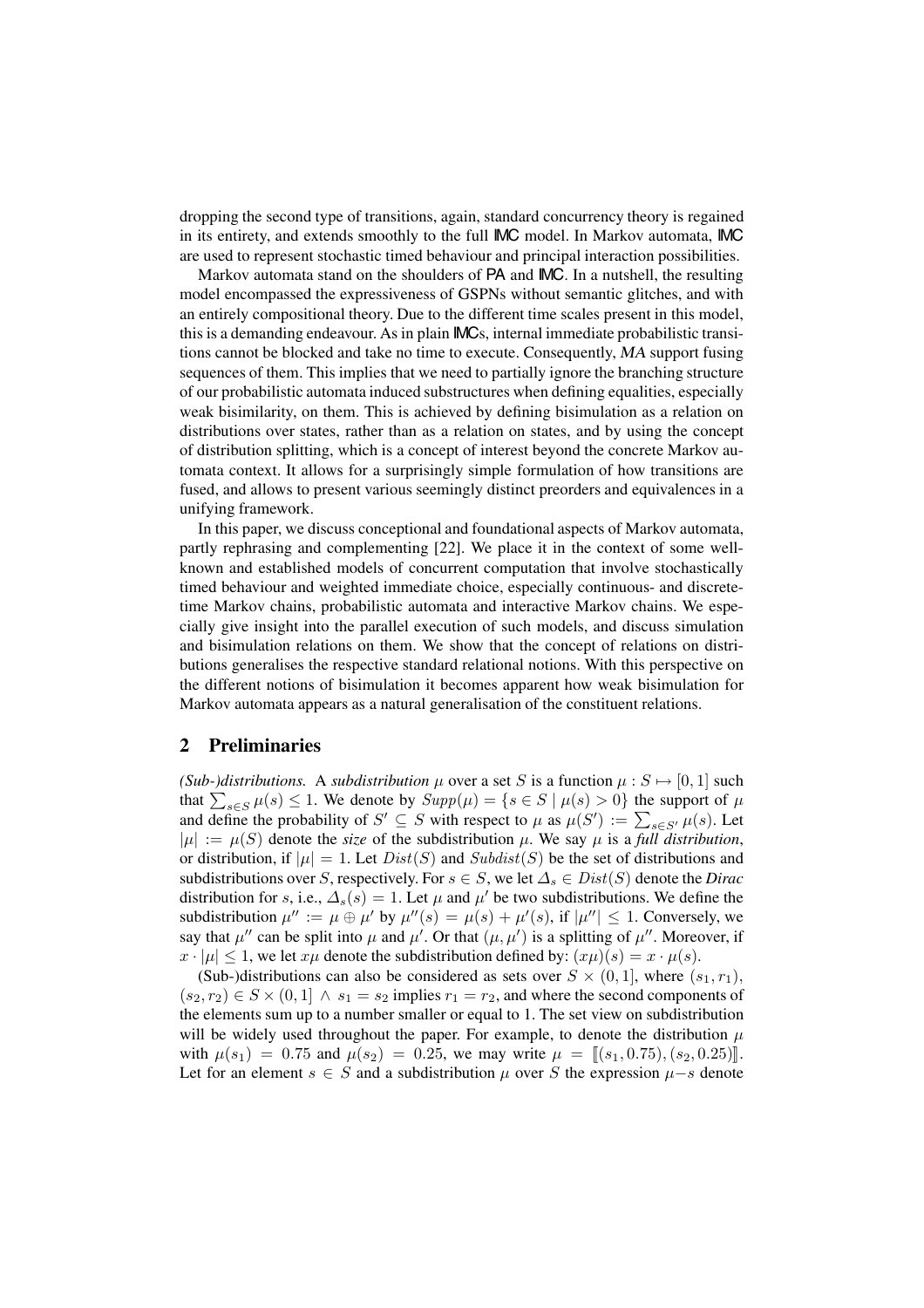the subdistribution that is obtained from  $\mu$  by removing the pair  $(s, \mu(s))$  from  $\mu$ , if it exists. To make clear when we talk about sets representing subdistributions and when about general sets, we use  $\llbracket$  and  $\rrbracket$  for subdistributions,  $\{$  and  $\}$  for sets. Since  $\oplus$  is associative and commutative, we may use the notation  $\bigoplus_{i \in I}$  for arbitrary sums over a finite index set I finite index set I.

*Labelled trees.* For  $\sigma, \sigma' \in \mathbb{N}_{>0}^*$  we write  $\sigma \leq \sigma'$  if there exists a (possibly empty)  $\phi$ such that  $\sigma \phi = \sigma'$ . A partial function  $T : \mathbb{N}_{>0}^* \to L$ , which satisfies<br>if for  $\sigma \propto \mathbb{N}^*$ ,  $\sigma \leq \sigma'$  and  $\sigma' \in \text{dom}(\mathcal{T})$ , then  $\sigma \in \text{dom}(\mathcal{T})$ .

- **–** if for  $\sigma, \sigma' \in \mathbb{N}_{>0}^*$ ;  $\sigma \leq \sigma'$  and  $\sigma' \in dom(T)$  then  $\sigma \in dom(T)$ <br>if  $\sigma_i \subset dom(T)$  for  $i > 1$ , then also  $\sigma(i-1) \subset dom(T)$
- **–** if  $\sigma i \in \text{dom}(\mathcal{T})$  for  $i > 1$ , then also  $\sigma(i 1) \in \text{dom}(\mathcal{T})$
- $-\varepsilon \in \text{dom}(\mathcal{T})$

is called an *(infinite)* L-labelled tree. Let  $\sigma \in dom(T)$ :  $\sigma$  is called a leaf of T if there is no  $\sigma' \in \text{dom}(\mathcal{T})$  such that  $\sigma < \sigma'$ . The empty word  $\varepsilon$  is called the root of  $\mathcal{T}$ . We denote the set of all leaves of T by Leaf<sub>T</sub> and the set of all inner nodes by Inner $\tau$ . If the tree has only one node, the root node, then this node is contained in both Inner and Leaf<sub>T</sub>. In any other case the two sets are disjoint. For a node  $\sigma$  of a tree T let Children( $\sigma$ ) = { $\sigma i \mid \sigma i \in \text{dom}(\mathcal{T})$ }. In this paper, we consider L-labelled trees with finite branching, i.e.,  $|Children(\sigma)| < \infty$  for all node  $\sigma$ .

#### **3 Markov Automata**

We integrate probabilistic automata and interactive Markov chains into one model, defined by means of a twofold transition relation  $\rightarrow$  and  $\rightarrow$  [22]:

**Definition 1.** *A Markov automaton MA is a quintuple*  $(S, Act, \rightarrow, \rightarrow, \rightarrow, s_o)$ *, where* 

- **–** S *is a nonempty finite set of states,*
- **–** Act *is a set of actions containing the internal action* τ*,*
- **–** ⊂ S × Act × Dist(S) *is a set of immediate transitions, and*
- **−**  $\rightarrow \rightarrow \rightarrow \quad$   $\subset S \times \mathbb{R}_{\geq 0} \times S$  *is a set of timed transitions, and*
- $s<sub>o</sub> \in S$  *is the initial state.*

We let s,  $u, v, t, E, F, G$  and their variants with indices range over S. For timed transitions,  $\lambda, \mu \in \mathbb{R}_{\geq 0}$  denote rates of exponential distributions. For immediate transitions, a ranges over  $\overline{Act}$ , and  $\mu$  ranges over  $Dist(S)$ . A immediate transition  $(E, a, \mu) \in$ is also denoted by  $E \xrightarrow{a} \mu$ , similarly we define  $E \xrightarrow{\lambda} F$ . We say an action  $a \in Act$  is enabled in E, if there exists an immediate transition  $E \xrightarrow{a} \mu$ . A state  $E \in S$  is called *stable* if  $\tau$  is not enabled in E. If E is stable, we use the shorthand notation E $\downarrow$ . We employ the *maximal progress assumption*. This means that if a state is not stable, time is not allowed to progress, making timed transitions out of this state irrelevant [28]. As in IMC, this assumption is not evident in the model, but is part of the equivalences defined on it.

We define a (nonnegative) real-valued function  $rate_{MA}$ :  $S \times S \mapsto \mathbb{R}_{\geq 0}$ , that calculates the rate to reach a state  $s'$  from a state  $s$  by

rate<sub>MA</sub>
$$
(s, s')
$$
 =  $\sum {\lambda | s \stackrel{\lambda}{\leftrightarrow} s'}$ .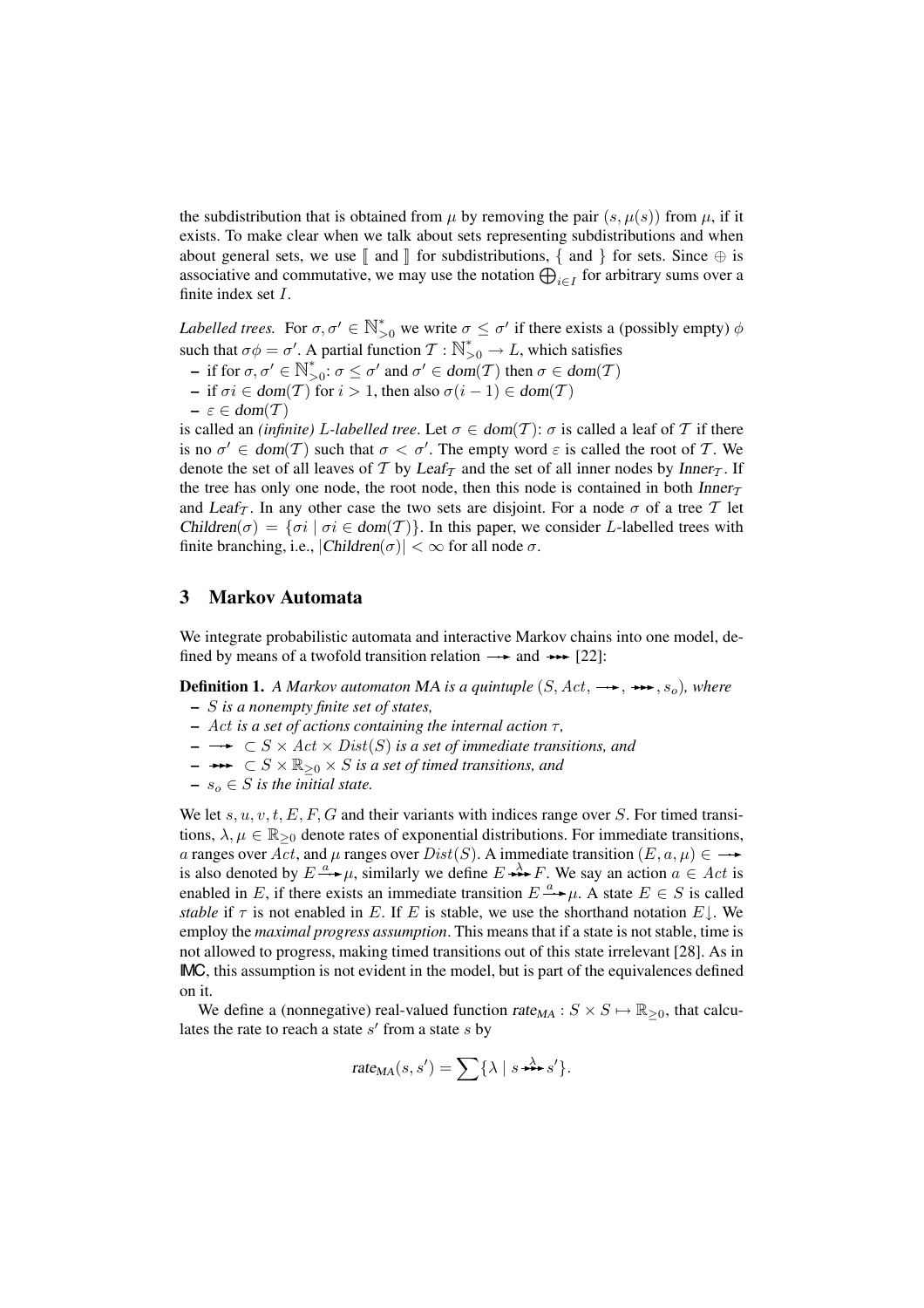Moreover, we define rate<sub>MA</sub> $(s) := \sum_{s'} rate_{MA}(s, s')$  as the *exit rate* of s. The index is omitted if clear from the context. The delay associated with a state s that enables timed omitted if clear from the context. The delay associated with a state s that enables timed transitions is (negative) exponentially distributed with the exit rate rate(s). In general, the probability to move from  $s$  to the successor state in  $s'$  equals the probability that the timed transitions that lead from s to ' wins the race. Therefore, the *discrete branching* probability to move to s' is given by  $P(s, s') := \frac{\text{rate}(s, s')}{\text{rate}(s)}$ . For  $s \in S$ , we use  $P(s, \cdot)$  to denote this discrete branching distributions. denote this discrete branching distributions.

A *Dirac* distribution assigns full probability to a single outcome. We say that  $\rightarrow$ is *Dirac* if the distributions occurring as third components of  $\rightarrow \bullet$  are all Dirac, is *deterministic* if  $E \xrightarrow{\alpha} \mu_1$  and  $E \xrightarrow{\alpha} \mu_2$  implies that  $\mu_1 = \mu_2$ . Markov automata subsume many concurrent systems, which are discussed below.

- 1. *Labelled Transition Systems:* If  $\rightarrow \rightarrow \emptyset$  and  $\rightarrow \rightarrow$  is Dirac, we obtain labelled transition systems.
- 2. *Discrete-time Markov chains:* If  $\rightarrow \rightarrow \emptyset$  and  $|Act| = 1$  and  $\rightarrow \rightarrow$  is deterministic, we obtain discrete-time Markov chains (DTMCs). In this case one usually ignores the single action, and writes it as a triple  $(S, P, s_0)$  where **P** is called the probability matrix, and is given by  $P(s, s') := \mu(s')$  provided  $s \xrightarrow{\alpha} \mu$ .
- 3. *Continuous-time Markov chains:* If  $\rightarrow \equiv \emptyset$  we obtain continuous-time Markov chains (CTMCs). It is commonly represented as a triple  $(S, \mathbf{Q}, s_0)$  where **Q** is called the infinitesimal generator matrix, and is given by  $Q(s, s') := \text{rate}(s, s')$ provided  $s \neq s'$  and  $\mathbf{Q}(s, s) = \text{rate}(s, s) - \text{rate}(s)$ . The latter reflects that in the original mathematical formulation of CTMCs it is impossible to make a difference between staying in state s, and jumping back to s from s.
- 4. *Probabilistic Automata:* If  $\rightarrow \rightarrow \equiv \emptyset$  we obtain probabilistic automata. If additionally  $\rightarrow \rightarrow$  is deterministic, we arrive at Markov decision processes (MDPs).
- 5. *Interactive Markov chains:* If  $\rightarrow$  is Dirac, we get interactive Markov chains (IMCs).

#### **4 Parallel Composition**

This section introduces parallel composition of MAs, and places it in the context of general operators for parallel composition, also motivating the rationale behind the semantic choices of the parallel operators in PA and IMC.

Assuming we are given two MAs  $MA_1 = (S^1, Act^1, \longrightarrow^1, \longrightarrow^1, s_0^1)$  and  $MA_2 =$ <br>  $Act^2 = S^2$  and  $Act^2$  and  $Act^2$  and  $Act^2$  and  $Act^2$  and  $Act^2$  and  $Act^2$  and  $Act^2$  and  $Act^2$  and  $Act^2$  and  $Act^2$  and  $Act^2$  and  $Act^2$  and  $(S^2, Act^2, \longrightarrow^2, \longrightarrow^2, s_o^2)$ , we consider a family of parallel operators  $||_A$  indexed by<br>some set  $A \subset (Act^1 \cup Act^2) - \{x\}$ . For a clear presentation we use these operators some set  $A \subseteq (Act^1 \cup Act^2) - \{\tau\}$ . For a clear presentation we use these operators as syntactical means to denote some state  $s_1$   $||_A s_2$ , which arises by the parallel composition of  $s_1$  and  $s_2$ . As syntactic sugar, we lift them to subdistributions as follows: for subdistributions  $\mu_1 \in Subdist(S_1)$  and  $\mu_2 \in Subdist(S_2)$ ,  $\mu_1 ||_A \mu_2$  denotes the subdistribution in  $Dist(S_1 \times S_2)$  by distributing  $||_A$  element-wise. As an example, we have  $(\mu_1 || A \mu_2)(s_1 || A \nvert s_2) := \mu_1(s_1) \cdot \mu_2(s_2)$ .

**Definition 2.** *Let*  $MA_1$ ,  $MA_2$  *and A be as discussed above. The parallel operator can be applied to the two MAs to form the parallel composition*  $MA_1$   $||_A$   $MA_2$  =  $(S, Act^1 \cup Act^2, \longrightarrow, \longrightarrow, \mathcal{S}_o)$  *of processes where*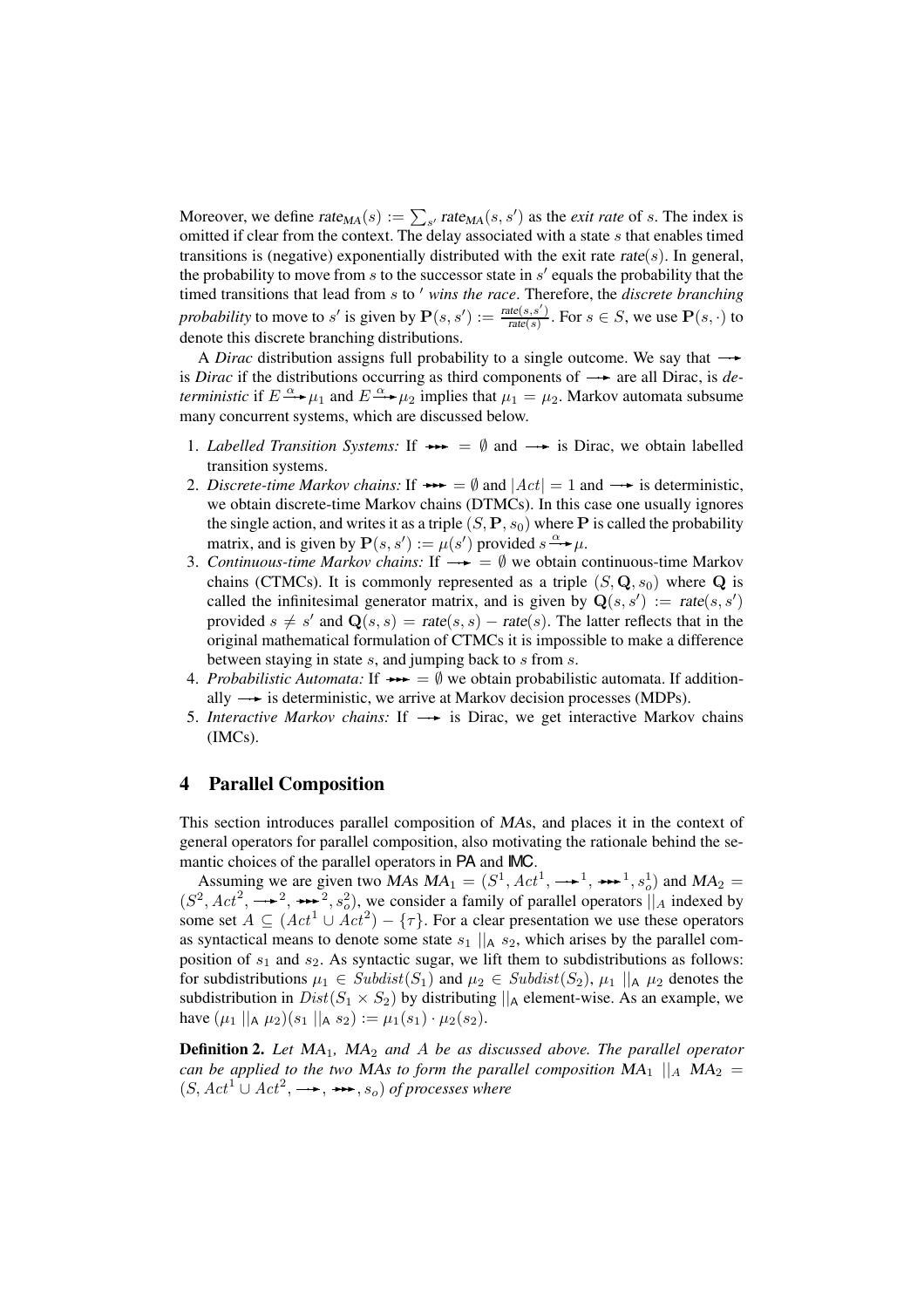$$
S = \{s_1 \mid |A \ s_2| \ (s_1, s_2) \in S^1 \times S^2\},
$$
  
\n- (s<sub>1</sub> ||<sub>A</sub> s<sub>2</sub>, a, μ<sub>1</sub> ||<sub>A</sub> μ<sub>2</sub>) ∈ →~~•~~ *iff either*  
\n• a ∈ A *and* (s<sub>i</sub>, a, μ<sub>i</sub>) ∈ →<sup>•</sup> *for each i* ∈ {1, 2}, *or*  
\n• a ∉ A *and* (s<sub>i</sub>, a, μ<sub>1</sub>) ∈ →<sup>•</sup> *for each i* ∈ {1, 2}, *or*  
\n- (s<sub>1</sub> ||<sub>A</sub> s<sub>2</sub>, λ, s'<sub>1</sub> ||<sub>A</sub> s'<sub>2</sub>) ∈ →<sup>•</sup> *iff either*  
\n• *if for each i* ∈ {1, 2}, *rate*<sub>MA<sub>i</sub></sub>(s<sub>i</sub>, s'<sub>i</sub>) > 0 ∧ s<sub>i</sub> = s'<sub>i</sub> *then* λ =  
\n*rate*<sub>MA<sub>1</sub></sub>(s<sub>1</sub>, s'<sub>1</sub>) + *rate*<sub>MA<sub>2</sub></sub>(s<sub>2</sub>, s'<sub>2</sub>), *otherwise*  
\n• λ = *rate*<sub>MA<sub>1</sub></sub>(s<sub>1</sub>, s'<sub>1</sub>) *and* s'<sub>2</sub> = s<sub>2</sub>, *or* λ = *rate*<sub>MA<sub>2</sub></sub>(s<sub>2</sub>, s'<sub>2</sub>) *and* s'<sub>1</sub> = s<sub>1</sub>,  
\n- s<sub>o</sub> = s<sub>o</sub><sup>1</sup> ||<sub>A</sub> s<sub>o</sub><sup>2</sup> ∈ S<sup>1</sup> × S<sup>2</sup> *is the initial state.*

In a process algebraic setting, the style of defining this operator can be made more elegant [34], but this is not the topic of this paper.

#### **4.1 The Roots of MA Parallel Composition**

It is illustrative to relate this operator to the ones it is derived from.

- 1. Whenever  $MA_1$  and  $MA_2$  are *labelled transitions systems*,  $MA_1 ||_A MA_2$  reduces to LOTOS-style parallel composition [9].
- 2. Whenever MA<sup>1</sup> and MA<sup>2</sup> are *discrete-time Markov chains* over the same singleton set  $Act$ ,  $MA_1$   $||_{Act}$   $MA_2$  reduces to the synchronous product of the models, where both Markov chains proceed in lockstep.
- 3. Whenever  $MA_1$  and  $MA_2$  are *continuous-time Markov chains*,  $MA_1 ||_{\emptyset} MA_2$  reduces to the independent and concurrent execution of the two Markov chains, justified by the memoryless property.
- 4. Whenever  $MA_1$  and  $MA_2$  are *probabilistic automata*,  $MA_1 ||_A MA_2$  agrees with the essence of the parallel composition for PA [45] (neglecting minor differences in synchronisation set constructions).
- 5. Whenever  $MA_1$  and  $MA_2$  are *interactive Markov chains*,  $MA_1 \parallel_A MA_2$  reduces to the parallel composition for IMC [25].

A few further remarks are in order (despite they may seem obvious to many readers): MA takes the LOTOS-style parallel operator  $||_A$  as a basis, but we could have equally well opted for CCS style [40], CSP style [30], asynchronous or synchronous  $\pi$ -calculus style [41], I/O style [36], etc. From a pragmatic perspective, the  $||_A$ -operator is a convenient 'Swiss army knife'. It can, as special cases, express asynchronous interleaving ( $||_{0}$ ), synchronous product ( $||_{Act}$  with  $|Act| = 1$ ). It can also be used to encode shared variable communication, as well as asynchronous message passing communication. Shared variables can be modelled as separate MA, where states correspond to variable valuations, and transitions are put in place for reading and updating the state. Similarly, asynchronous message passing channels can be encoded as MA that keep memory of the messages in transit (see e.g. [4, Chapter 2] for details).

We mention this to make clear that a properly and well understood semantics for this one operator is the nucleus for a well understood semantics of essentially any prevailing communication paradigms found in the real world. Since the models developed with MA (just like GSPN, IMC, PA) are meant to be designed and evaluated in order to provide insight into performance and dependability of the system being modelled, a well understood semantics is essential.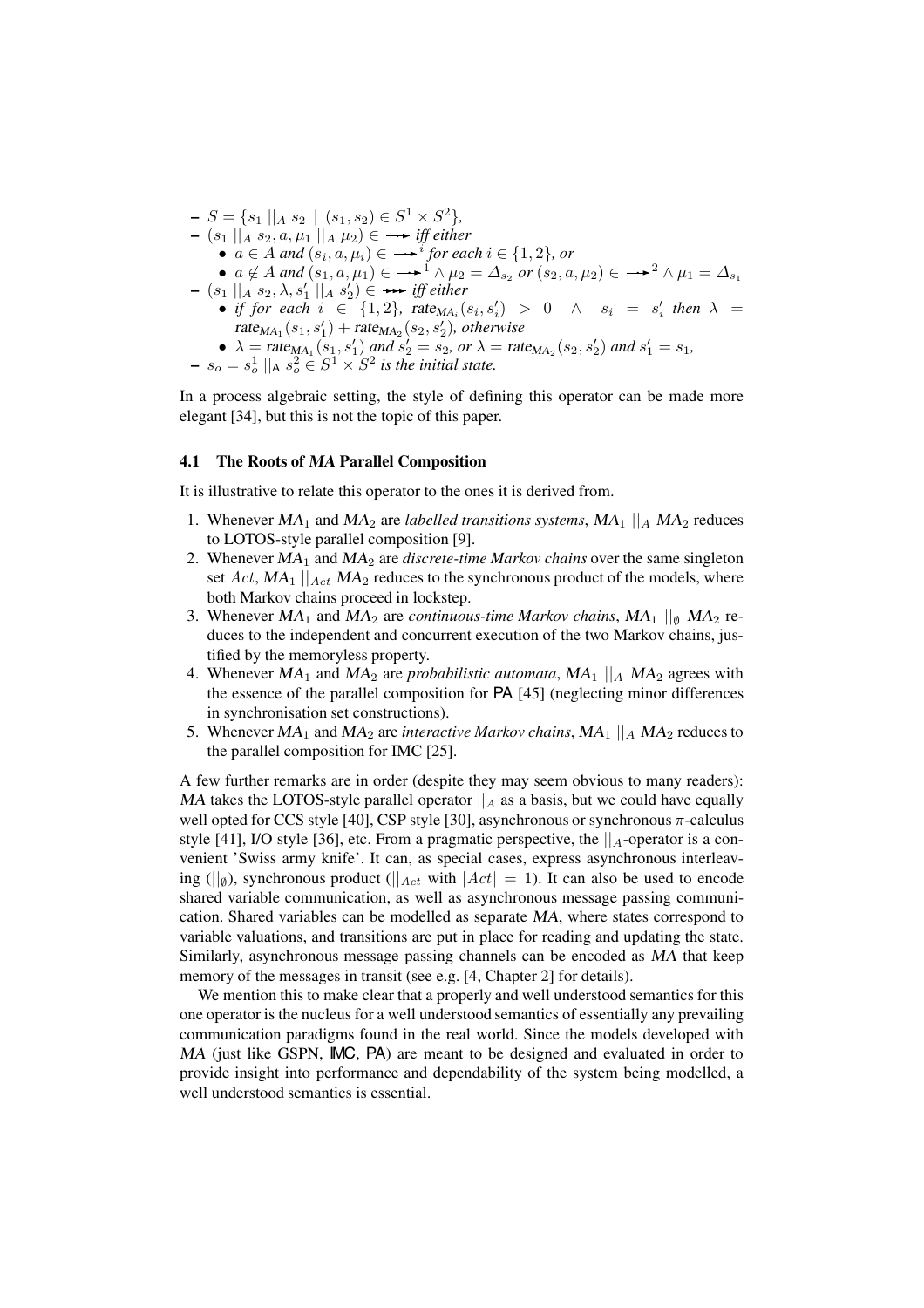#### **4.2 A Connection between DTMCs and CTMCs**

To shed some more light on the parallel behaviour of these models, we state an interesting observation relating the interleaving semantics for CTMCs to the synchronous semantic for DTMCs. They are both derived from our single parallel composition for MAs, but why do they make sense after all? This section establishes a probably astonishing connection between the two.

*Geometric and Exponential Distributions.* It is well known – and we thus here take it for granted – that for any state in a CTMC, the sojourn time of that state is exponentially distributed, and likewise, that for any state in a DTMC, the sojourn time of that state is geometrically distributed.

Furthermore, the exponential distribution can be considered as the limit of the geometric distribution, in the following sense: Let continuous random variable  $X$  be exponentially distributed with parameter  $\lambda > 0$ , i.e. its density is  $f_X(t) = \lambda e^{-\lambda t}$ . Further, for  $\Delta > 0$  with  $p = \lambda \Delta < 1$ , we consider the geometrically distributed discrete random variable  $X_{\lambda\Delta}$  with parameter  $\lambda\Delta$ , i.e., with density function  $f_{X_{\lambda\Delta}}(k)$  =  $\lambda\Delta(1-\lambda\Delta)^{k-1}$ . Then the definition of Euler's number implies that the density of X at time point  $t > 0$  can be approximated by the density function of  $X_{\lambda\Delta}$  at step  $\lceil \frac{t}{\Delta} \rceil$ , formally: formally:

$$
\forall t > 0. \ f_X(t) = \lim_{\Delta \to 0} f_{X_{\lambda \Delta}}([\tau/\Delta])/\Delta
$$

One may consider  $\Delta$  as a step size in continuous time (used to perform a single Bernoulli experiment, from which the geometric distribution is derived). This view is helpful in the discussion that follows.

*Discretised Markov Chain.* Let  $M = (S, \mathbf{Q}, s_0)$  be a CTMC, and  $\Delta$  be a sufficiently small step size. In the classical terminology [33], this CTMC is a family  $\{C(t)\}\$  of random variables each taking values in  $S$ , indexed by (continuous) time t, that obeys the Markov property. From this, we can derive a  $\triangle$ -discretised DTMC  $M_{\triangle} = (S, \mathbf{P}_{\triangle}, s_0)$ by:  $\mathbf{P}_{\Delta}(s, s') = Prob(C(\Delta) = s' | C(0) = s)$ . It holds that:

 $-$  **P**<sub>Δ</sub>(s, s') equals **Q**(s, s') $\Delta + o(\Delta)$ , provided s  $\neq s'$ , and otherwise  $-$  **P**<sub> $\Delta$ </sub>(s, s) equals  $1 + \mathbf{Q}(s, s)\Delta + o(\Delta)$ .

Here,  $o(\Delta)$  subsumes the probabilities to pass through intermediate states between s and s' during the interval  $\Delta$ , and we have  $\mathbf{P}_{\Delta}(s, s) \in (0, 1)$  – for sufficiently small  $\Delta$ . Moreover, the rate between  $s$  and  $s'$  can be derived from the derivative:

 $\mathbf{Q}(s, s') = \lim_{\Delta \to 0} \mathbf{P}_{\Delta}(s, s')/\Delta$ , provided  $s \neq s'$ , and otherwise

$$
- \mathbf{Q}(s,s) = \lim_{\Delta \to 0} \left( - \sum_{s' \neq s} \mathbf{P}_{\Delta}(s,s')/\Delta \right).
$$

This observation justifies that the behaviour of a CTMC can be approximated arbitrarily closely by a  $\Delta$ -discretised DTMC, just by choosing  $\Delta$  small enough, since in the limit  $\mathbf{Q} = \lim_{\Delta \to 0} (\mathbf{P}_{\Delta} - \mathbf{I})/\Delta$ , where **I** denotes the identity matrix. The limit is understood element-wise. All the above facts can, albeit usually stated in a different flavour, be found in many textbooks on Markov chains, for example in [47].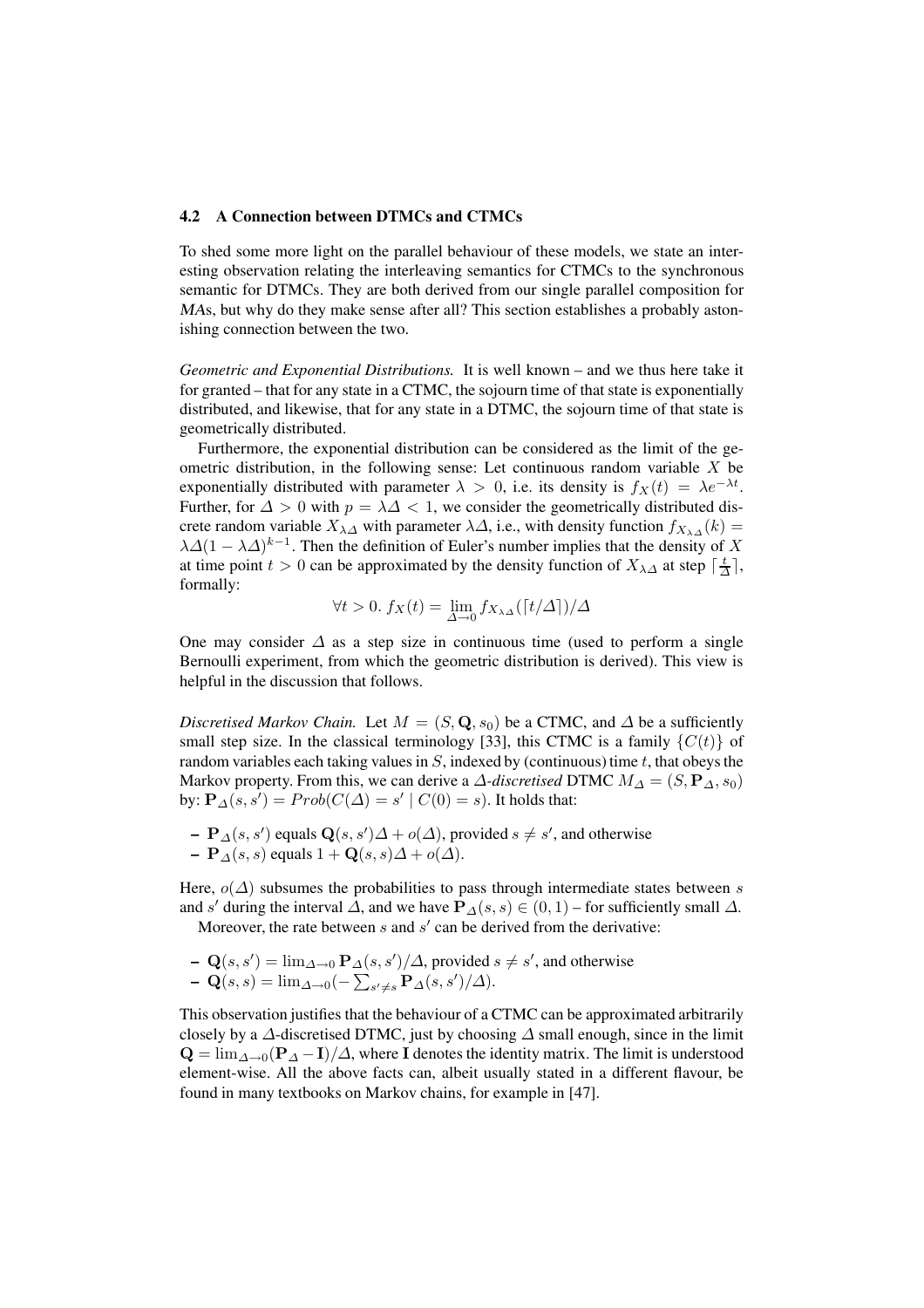What is not found in textbooks is the question whether this approximation is compatible with parallel composition: For two CTMCs M and M', let  $M_{\Delta}$  and  $M'_{\Delta}$  denote the corresponding A-discretized DTMCs respectively, which we assume labelled over the corresponding Δ-discretised DTMCs respectively, which we assume labelled over the same singleton set Act. We now consider the synchronous product  $M_{\Delta} ||_{Act} M'_{\Delta}$ , where the two Markov chains evolve in lockstep with the step size – on a continuous time line – being  $\Delta$ . Now, how does this product relate to  $M \parallel_{\emptyset} M'$ , the parallel composition of the CTMCs  $M$  and  $M'$  under interleaving semantics? The following lemma answers this.

**Lemma 1.** Let  $M = (S, \mathbf{Q}, s_0)$  and  $M' = (S', \mathbf{Q}', s'_0)$  be two CTMCs, let  $M_{\Delta}, M'_{\Delta}$ Δ *denote the probability matrices in the discretised DTMCs, respectively. Moreover, let*  $M \rVert_{\emptyset} M' = (S \rVert_{\emptyset} S', \mathbf{Q}^{\parallel}, s_0)$  and  $M_{\Delta} \rVert_{Act} M'_{\Delta} = (S \rVert_{Act} S', \mathbf{P}^{\parallel}_{\Delta}, s_0)$ . Then,

$$
\mathbf{Q}^{||} = \lim_{\Delta \to 0} (\mathbf{P}_{\Delta}^{||} - \mathbf{I})/\Delta
$$

*Proof.* Let  $s, t \in S$  and  $s', t' \in S'$ . We consider a few cases:

1. Assume  $s \neq t$  and  $s' \neq t'$ . By the synchronised product in the DTMCs, we have:

$$
\mathbf{P}_{\Delta}^{\parallel}(s \mid |_{Act} s', t \mid |_{Act} t') = \mathbf{P}_{\Delta}(s, t) \cdot \mathbf{P}_{\Delta}'(s', t') = \mathbf{Q}(s, t)\mathbf{Q}'(s', t')\Delta^2 + o(\Delta)
$$

It holds now  $\lim_{\Delta\to 0} \mathbf{P}_{\Delta}^{\parallel}(s \parallel_{Act} s', t \parallel_{Act} t')/\Delta = 0$ . By definition of  $||_{\emptyset}$  we also have  $\mathbf{Q}^{||}(s||_{\emptyset} s', t||_{\emptyset} t') = 0.$ 

- 2. Now we consider the case  $s = t$  and  $s' \neq t'$ . Under this assumption we have that  $\mathbf{Q}^{||}(s||_{\emptyset} s', t||_{\emptyset} t') = \mathbf{Q}'(s', t')$ , and moreover,  $\mathbf{P}_{\Delta}(s, s) = 1 + \mathbf{Q}(s, s)\Delta + o(\Delta)$ . The rest can be shown similarly as previous case.
- 3. Finally we consider the case  $s = t$  and  $s' = t'$ . In this case we have

$$
\mathbf{P}_{\Delta}^{\parallel}(s \parallel_{Act} s', s \parallel_{Act} s') = (1 + \mathbf{Q}(s, s)\Delta + o(\Delta)) \cdot (1 + \mathbf{Q}'(s', s')\Delta + o(\Delta))
$$
  
= 1 + ( $\mathbf{Q}(s, s)$  +  $\mathbf{Q}'(s', s')\Delta + o(\Delta)$ 

Thus:  $\lim_{\Delta \to 0} (\mathbf{P}^{\perp}_{\Delta}(s \parallel_{Act} s', s \parallel_{Act} s') - 1)/\Delta = \mathbf{Q}(s, s) + \mathbf{Q}'(s', s')$ , which is exactly  $\mathbf{Q}^{||}(s||_{\emptyset} s', s||_{\emptyset} s').$ 

The above lemma derives the interleaving semantics for CTMCs through the limiting behaviour of their discretised DTMCs evolving synchronously.

#### **5 Simulations and Bisimulations**

We now discuss equivalences and preorders for MA and submodels thereof. We first introduce a notation that makes our further discussion more compact, at the price of mildly reduced readability. It enables a uniform treatment of immediate and timed transitions. In doing so, we introduce the special action  $\chi(r)$  to denote the exit r rate of a state. Moreover, we let  $Act^{\chi} := Act \cup \{\chi(r) \mid r \in \mathbb{R}_{\geq 0}\}\$ , and  $\alpha, \beta, ...$  range over this set.

**Definition 3.** *Let*  $MA = (S, Act, \rightarrow \rightarrow \rightarrow \rightarrow \rightarrow s)$  *be an MA. Let*  $E \in S$  *and*  $\alpha \in Act^{\chi}$ . *We write*  $E \stackrel{\alpha}{\longrightarrow} \mu$  *if*  $E \xrightarrow{\alpha} \mu \wedge \alpha \in \text{Act}$  *or* 

 $\overline{P} = E \cup \overline{P} = \text{rate}(E) \wedge \alpha = \chi(r) \wedge \mu = \mathbf{P}(E, \cdot).$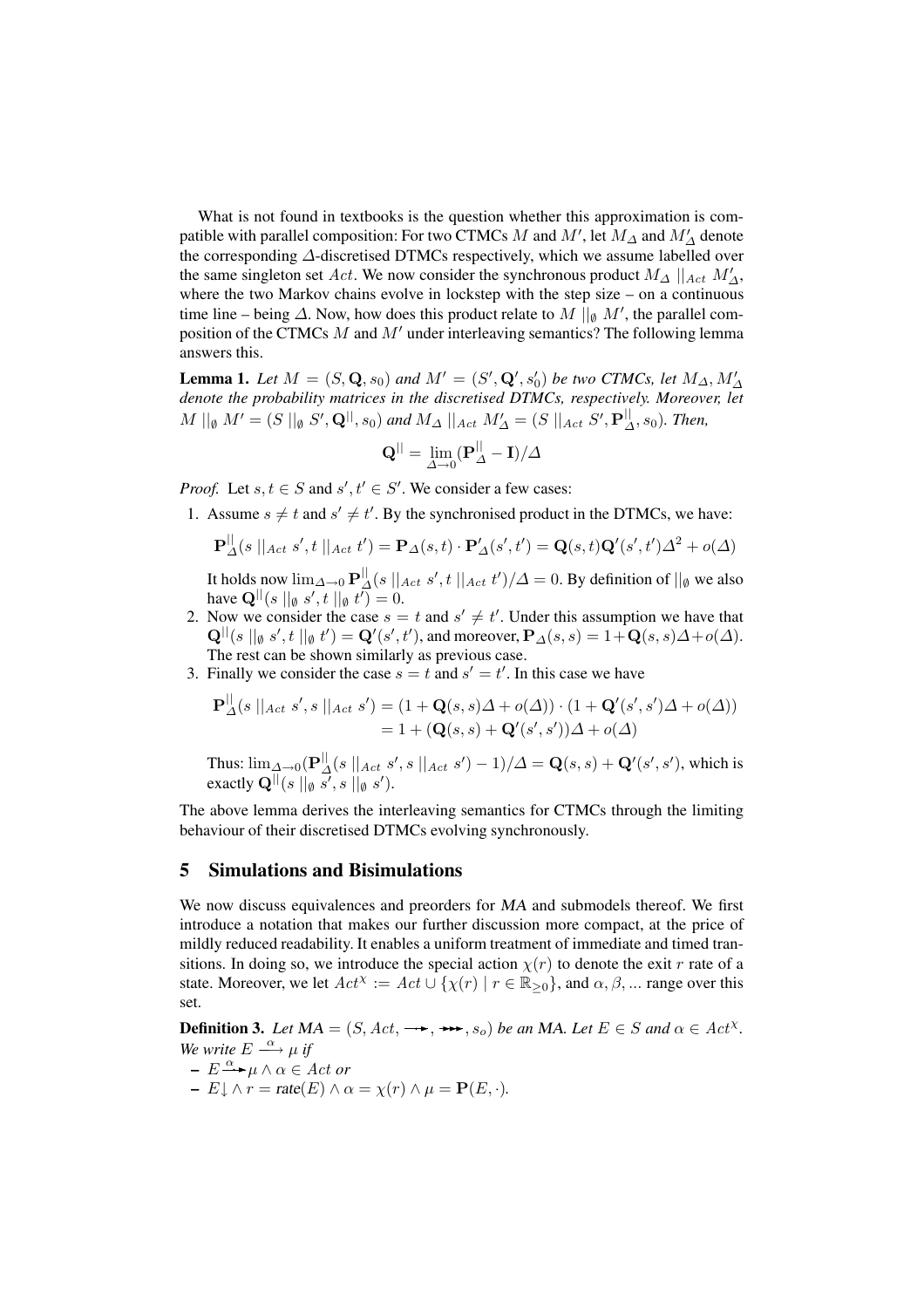#### **5.1 Strong Simulations and Bisimulation**

*Strong Simulations.* Strong simulations for DTMCs were originally introduced [31] using the concept of *weight functions*. Weight function have since become a standard way of formalising specification and refinement relations between probabilistic processes. Given distributions  $\mu, \mu'$  and a relation R, a weight function  $\delta$  requires assigning weights in [0, 1] for every pair of states in R, such that  $\mu(s) = \sum_{s' \in S} \delta(s, s')$  and symmetrically  $\mu'(s') = \sum_{s \in S} \delta(s, s')$  Owed to the need of assigning these weights symmetrically  $\mu'(s') = \sum_{s \in S} \delta(s, s')$ . Owed to the need of assigning these weights,<br>many proofs need buman incensity and become certainly pontrivial. This is felt for many proofs need human ingenuity and become certainly nontrivial. This is felt, for instance, in the proof of transitivity of strong similarity. As a consequence, a few equivalent reformulations of weight functions have emerged. One of them is based on computing the *maximum flow* on a particular network constructed out of  $\mu$ ,  $\mu'$  and R [2]. This has been successfully exploited in decision procedures for various simulation preorders [2,52,21]. Below, we use another, rather recent, reformulation [51,21]: the existence of a weight function for distributions  $\mu, \mu'$  with respect to R is equivalent to the statement that,  $\mu(A) \leq \mu(R(A))$  for every set A of states. Here, we write  $R(A) := \{ s' \mid (s, s') \in R \land s \in A \}.$  This alternative characterisation of weight function provides a very intuitive interpretation: for every set A,  $\mu'$  assigns a higher probability to the related set  $R(A)$  relative to  $\mu$ . The inspiration for this definition stems from [19], in which strong simulation relations are, in addition, required to be preorders.

**Definition 4 (Strong Simulations).** *Let*  $MA = (S, Act, \rightarrow \rightarrow \rightarrow \rightarrow s_o)$  *be an* MA. Let R *be a binary relation on* S*. Then,* R *is a strong simulation iff* ERF *implies:*

- *1. for all*  $\alpha \in Act: E \stackrel{\alpha}{\longrightarrow} \mu$  *implies*  $F \stackrel{\alpha}{\longrightarrow} \mu'$  *for some distribution*  $\mu'$  *such that*  $\mu(A) \leq \mu'(R(A))$  for all  $A \subseteq S$ *, and*
- *2. for all*  $r \in \mathbb{R}_{\geq 0}$  :  $E \xrightarrow{\chi(r)} \mu$  *implies*  $F \xrightarrow{\chi(r')} \mu'$  *for some distribution*  $\mu'$  *and*  $r' \in \mathbb{R}_{\geq 0}$  such that  $r \leq r'$  and  $\mu(A) \leq \mu'(R(A))$  for all  $A \subseteq S$ .

State F strongly simulates E, written  $E \precsim F$ , if  $(E, F)$  is contained in some strong simulation.

- 1. On *labelled transitions systems*  $\precsim$  coincides with standard strong similarity [42,1].
- 2. On *discrete-time Markov chains*  $\precsim$  coincides with strong similarity [31].
- 3. On *continuous-time Markov chains*  $\precsim$  coincides with strong similarity [5].
- 4. On *probabilistic automata*  $\precsim$  coincides with strong similarity [46].
- 5. On *interactive Markov chains*  $\lesssim$  coincides with strong similarity [32] if strengthening  $r \leq r'$  to  $r = r'$ .

*Strong Bisimulations.* Strong bisimilarity in its diverse flavours is the most prominent equivalence relation for probabilistic models. For MA, the obvious combination of strong bisimilarity for IMC and strong bisimilarity for PA can be phrased as follows:

**Definition 5.** Let  $MA = (S, Act, \rightarrow \rightarrow \rightarrow \rightarrow s_o)$  *be an* MA. Let R *be an equivalence relation on* S. Then,  $\mathcal R$  *is a strong bisimulation iff*  $ERF$  *implies for all*  $\alpha \in Act^{\chi}$ *:*  $E \stackrel{\alpha}{\longrightarrow} \mu$  implies  $F \stackrel{\alpha}{\longrightarrow} \mu'$  with  $\mu(C) = \mu'(C)$  for all  $C \in S/R$ .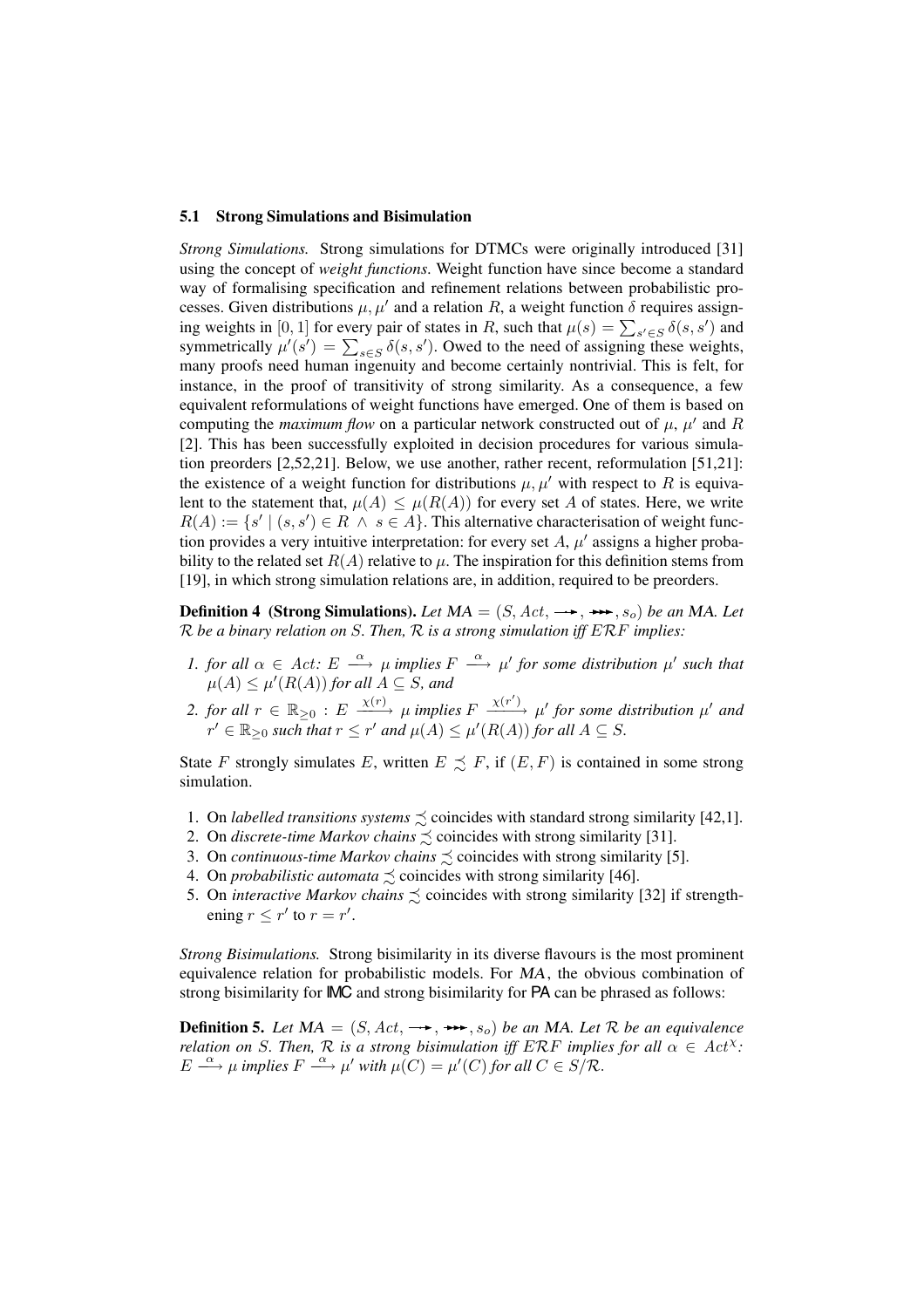Two states E and F are strongly bisimilar, written  $E \sim F$ , if  $(E, F)$  is contained in some strong bisimulation.

- 1. On *labelled transitions systems* ∼ is strong bisimilarity [42,40].
- 2. On *discrete-time Markov chains* ∼ coincides with strong bisimilarity [35] and corresponds to lumpability [33].
- 3. On *continuous-time Markov chains* ∼ coincides with lumping equivalence [26].
- 4. On *probabilistic automata* ∼ coincides with strong bisimilarity [46].
- 5. On *interactive Markov chains* ∼ coincides with strong bisimilarity [25].

For PA, coarser relations than strong bisimilarity and strong similarity – still treating internal transitions as ordinary transitions – are established based on the concept of combined transitions. The resulting relations are called *strong probabilistic (bi- )similarities* [46,45]. They can also be defined directly in our setting, by replacing  $F \stackrel{a}{\longrightarrow} \mu'$  by a convex combination of several a-labelled transitions starting in F. Details are left to the interested reader.

#### **5.2 Weak Transitions**

Weak transitions for probabilistic systems have been defined in the literature via probabilistic executions in [44], trees [20], or infinite sums [18]. We adopt the tree notation here. The material presented below concerning weak transitions provides no innovation over the classical treatment, it is included for the benefit of the reader.

We consider in the following  $S \times \mathbb{R}_{\geq 0} \times \text{Act}^{\chi} \cup \{\epsilon\}$ -labelled trees. Briefly, a node in such trees is labelled by the corresponding state, probability of reaching this node, and the chosen action (including the special action for timed transitions) to proceed. For a node  $\sigma$  we write  $Sta_t(\sigma)$  for the first component of  $t(\sigma)$ ,  $Prob_t(\sigma)$  for the second component of  $t(\sigma)$  and  $Act_t(\sigma)$  for the third component of  $t(\sigma)$ .

**Definition 6.** *Let*  $MA = (S, Act, \rightarrow \rightarrow \rightarrow \rightarrow s_o)$  *be an* MA. A (weak) transition tree T *is a*  $S \times \mathbb{R}_{\geq 0} \times Act^{\chi} \cup \{\epsilon\}$ -labelled tree that satisfies the following condition:

- *1.*  $0 < \text{Prob}_{\mathcal{T}}(\varepsilon) \leq 1$
- 2.  $\forall \sigma \in \text{Leaf}(\mathcal{T}) : \text{Act}_{\mathcal{T}}(\sigma) = \epsilon.$
- 3.  $\forall \sigma \in \text{Inner}(T) \setminus \text{Leaf}(T) : \exists u : \text{Star}(\sigma) \xrightarrow{\text{Act}_{\mathcal{T}}(\sigma)} u$  and

 $Prob_{\mathcal{T}}(\sigma) \cdot \mu = \llbracket (\text{Sta}_{\mathcal{T}}(\sigma'), Prob_{\mathcal{T}}(\sigma')) \mid \sigma' \in \text{Children}_{\mathcal{T}}(\sigma) \rrbracket$ 

4. 
$$
\sum_{\sigma \in \text{Leaf}} \text{Prob}_{\mathcal{T}}(\sigma) = \text{Prob}_{\mathcal{T}}(\varepsilon).
$$

*We call the tree weak, if*  $Prob_T(\varepsilon) < 1$ *.* 

Restricting  $Act^{\chi}$  to Act, a transition tree T corresponds to a probabilistic execution fragment: it starts from  $Sta_{\tau}(\epsilon)$ , and resolves the non-deterministic choice by executing the action  $Act_{\mathcal{T}}(\sigma)$  at the inner node  $\sigma$ . The second label of  $\sigma$  is then the probability of reaching  $\text{Sta}_{\mathcal{T}}(\sigma)$ , starting from  $\text{Sta}_{\mathcal{T}}(\epsilon)$  and following the selected actions. If in a node  $\sigma$  the timed transition is chosen, the third label  $Act_{\mathcal{T}}(\sigma) \in \mathbb{R}_{\geq 0}$  represents the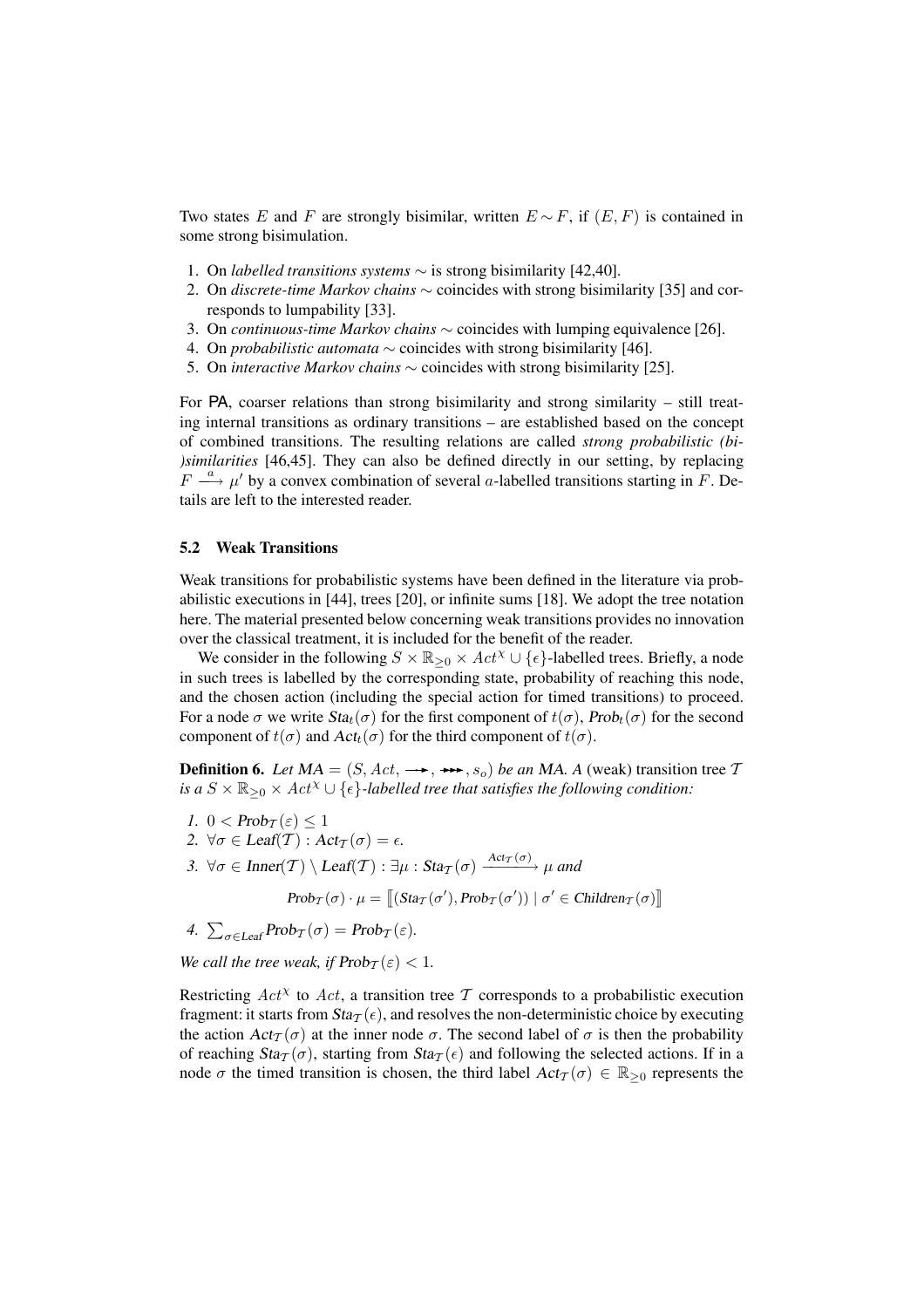exit rate of  $Sta_{\mathcal{T}}(\sigma)$ . In this case, a child  $\sigma'$  is reached with  $Prob_{\mathcal{T}}(\sigma)$  times the discrete branching probability  $P(Sta_{\mathcal{T}}(\sigma), Sta_{\mathcal{T}}(\sigma'))$ .

An *internal transition tree* T is a transition tree where each  $Act_{\mathcal{T}}(\sigma)$  is either  $\tau$  or  $\epsilon$ . Let T be a transition tree. Then the subdistribution associated with T, denoted by  $\mu_T$ , is defined as

$$
\mu_{\mathcal{T}} \stackrel{\text{def}}{=} \bigoplus_{\sigma \in \text{Leaf}_{\mathcal{T}}} \left[ \left( \text{Sta}_{\mathcal{T}}(\sigma), \text{Prob}_{\mathcal{T}}(\sigma) \right) \right].
$$

We say subdistribution  $\mu_{\tau}$  is *induced* by T. Obviously,  $\mu_{\tau}$  is a full distribution if we have  $Prob_\mathcal{T}(\varepsilon)=1$ . With the above definitions we are now able to express weak transitions:

**Definition 7.** *For*  $E \in S$  *and*  $\mu$  *a full distribution we write* 

- $\overline{E} \implies \mu$  *if*  $\mu$  *is induced by some internal transition tree* T *with*  $\text{Sta}_{\mathcal{I}}(\varepsilon) = E$ .
- $E \stackrel{\alpha}{\Longrightarrow} \mu$  *if*  $\mu$  *is induced by some transition tree* T *with*  $\text{Sta}_{\mathcal{T}}(\varepsilon) = E$ *, where on every maximal path from the root at least one node*  $\sigma$  *is labelled*  $Act_{\tau}(\sigma) = \alpha$ . In *case that*  $\alpha \neq \tau$ , then there must be exactly one such node on every maximal path. *And all other inner nodes must be labelled by* τ*.*
- $E \stackrel{\hat{\alpha}}{\Longrightarrow} \mu$  if  $\alpha = \tau$  and  $E \Longrightarrow \mu$  or  $E \stackrel{\alpha}{\Longrightarrow} \mu$ .

*For all three transition relations we say that the transition tree that induces* μ *also* induces the transition *to* μ*.*

Note that  $E \Longrightarrow \Delta_E$  and  $E \stackrel{\hat{\tau}}{\Longrightarrow} \Delta_E$  holds independently of the actual transitions E can perform, whereas  $E \stackrel{\tau}{\Longrightarrow} \Delta_E$  only holds if  $E \stackrel{\tau}{\dashrightarrow} \Delta_E$ . For all  $\alpha \neq \tau$ ,  $E \stackrel{\hat{\alpha}}{\Longrightarrow} \mu$  is identical to  $E \stackrel{\alpha}{\Longrightarrow} \mu$ . Below we define the notion of *combined transitions* [44], which arise as convex combination of a set of transitions with the same label, including the label representing timed transitions.

**Definition 8.** We write  $E \stackrel{\alpha}{\Rightarrow}_C \mu$ , if  $\alpha \in Act^{\chi}$  and there is a finite indexed *set*  $\{(c_i, \mu_i)\}_{i \in I}$  *of pairs of positive real valued weights and distributions such that*  $E \stackrel{\alpha}{\Longrightarrow} \mu_i$  for each  $i \in I$  and  $\sum_{i \in I} c_i = 1$  and  $\mu = \bigoplus_{i \in I} c_i \mu_i$ .

We say that  $E \stackrel{\text{d}}{\Rightarrow}_C \mu$  is *justified* by the set  $\{(c_i, \mu_i)\}_{i \in I}$ . Transitions rela-<br>tions from states to distributions can be generalised to take (sub)distributions u to tions from states to distributions can be generalised to take (sub)distributions  $\mu$  to (sub)distributions, by weighting the result distribution of the transition of each element  $E \in Supp(\mu)$  by  $\mu(E)$ .

**Definition 9.** Let  $\leadsto \in \{\Rightarrow, \Rightarrow, \rightarrow\star, \star\star\star, \longrightarrow\}$ . Then, we write  $\mu \leadsto \gamma$  if  $\gamma =$  $\bigoplus_{s_i \in Supp(\mu)} \mu(s_i) \mu_i$ *, where*  $s_i \leadsto \mu_i$  *holds for all*  $s_i \in Supp(\mu)$ *.* 

We say that  $\mu \rightsquigarrow \gamma$  is *justified* by the transitions  $s_i \rightsquigarrow \mu_i$ .

#### **5.3 Weak Simulations and Bisimulations over Subdistributions**

Weak simulations and bisimulations are means to abstract from internal transitions and sequences thereof. In our setting this means that we intend to fuse distributions that arise from sequences of internal transitions in an MA into single, accumulated distributions.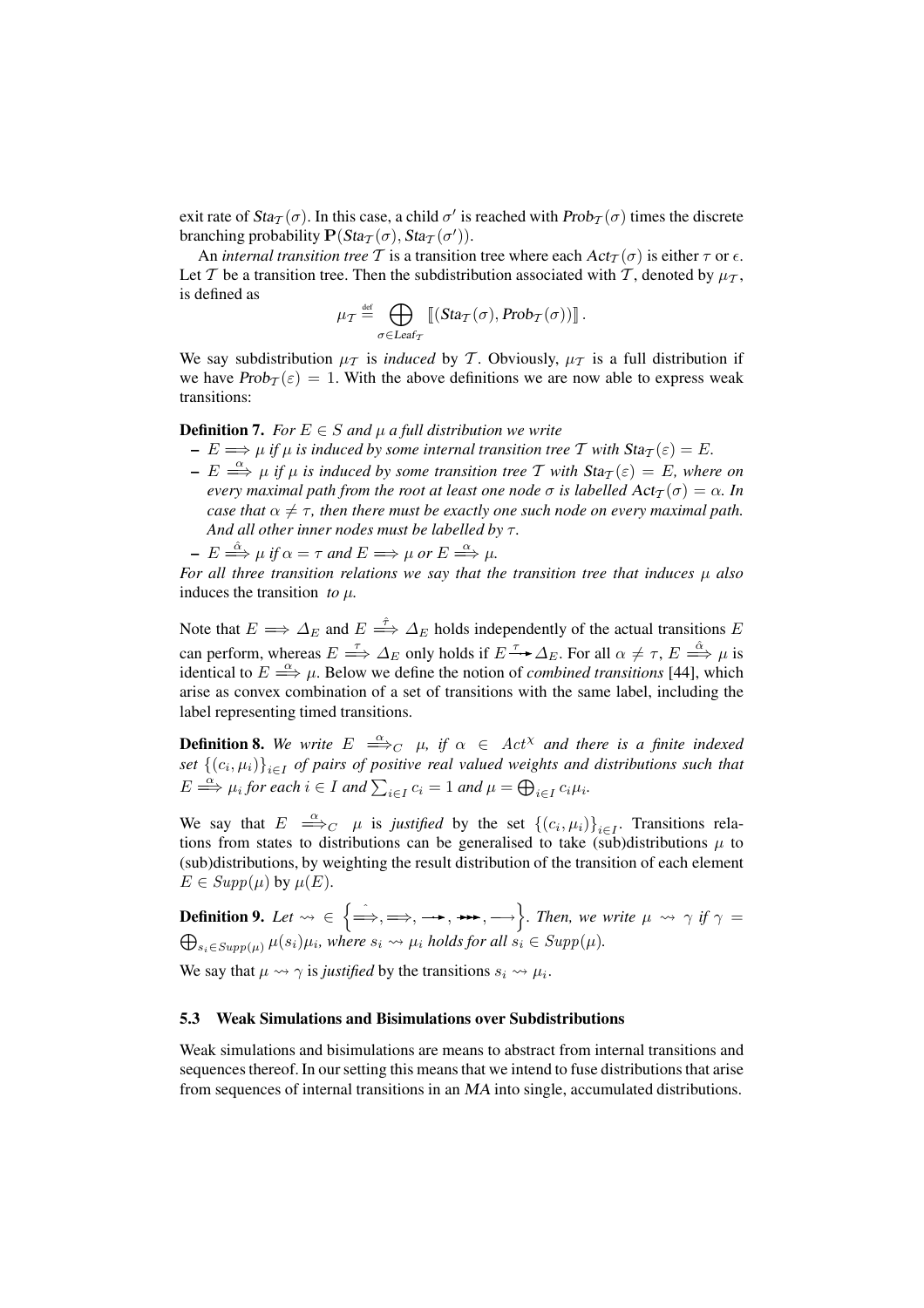*Relating distributions.* Bisimulations for PA and IMC have in the past been defined as relations on states, akin to bisimulations for LTS. The latter reside in a single state at every point in time during their execution, thus bisimulation relations on states are all that is needed to capture their behaviour adequately. In contrast, a stochastic system resides – for every point in time – in a certain state with a certain probability. The system behaviour is thus not correctly determined by the states occupied, but instead by probability distributions over states in which a system can reside at any point in time. It thus seems natural to define bisimulation relation as relations on distributions over states.

Several simulation relations for PA adopt this approach [46,44,48] in an asymmetric way, simulating a state by a distribution over states. Among these relations, probabilistic forward similarity [44] is the coarsest. We denote it by  $\leq_{fwd}$ . In Figure 2, state u is forward simulated by state v and vice versa. In an asymmetric way,  $\leq_{fwd}$  achieves exactly what we intend to achieve for MA: we aim at fusing distribution along internal immediate transition sequences. It is however not obvious how to extend the definition of forward simulation, which relates states to distributions, to a *bisimulation* setting, which should then relate distributions to distributions. Even partially state-based approaches seem to fail, since in order to equate u and v, the two distributions  $[(v', 1)]$ and  $\left[\!\left[(E, \frac{1}{3}), (F, \frac{2}{3})\right]\!\right]$  must be considered equivalent. However, from a state-based point of view, the two distributions must be different, assuming that  $E$  and  $F$  represent states of different equivalence classes, since neither  $E$  nor  $F$  alone can then be equivalent to state  $v'$ .



**Fig. 2.** Probabilistic forward simulation versus probabilistic weak bisimulation

We instead advocate a bisimulation-over-distribution approach to define a notion of weak bisimilarity that satisfies our demands [22]. In the sequel, we reiterate and rephrase several interesting aspects of this approach, and characterise the semantical relationship between weak bisimilarity and the standard bisimilarities of PA and IMC.

*Na¨ıve Weak Bisimulation over States.* In the following, we will show that the standard bisimulations of PA and IMC can easily by cast as relations over distributions. In favour of a concise presentation, we will not consider the standard bisimulations for PAs and **IMC** separately, but only investigate a relation  $\approx$ , which we define as a direct combination of IMC and PA weak bisimilarity, such that on the IMC submodel we obtain IMC weak bisimilarity [25], and on the PA submodel, we obtain (a divergence sensitive variation) of PA weak bisimilarity, namely stable weak bisimilarity. The variation in the latter case is owed to the maximal progress assumption, inherited from IMC and necessary for general MAs. This has, however, no influence on the technical development.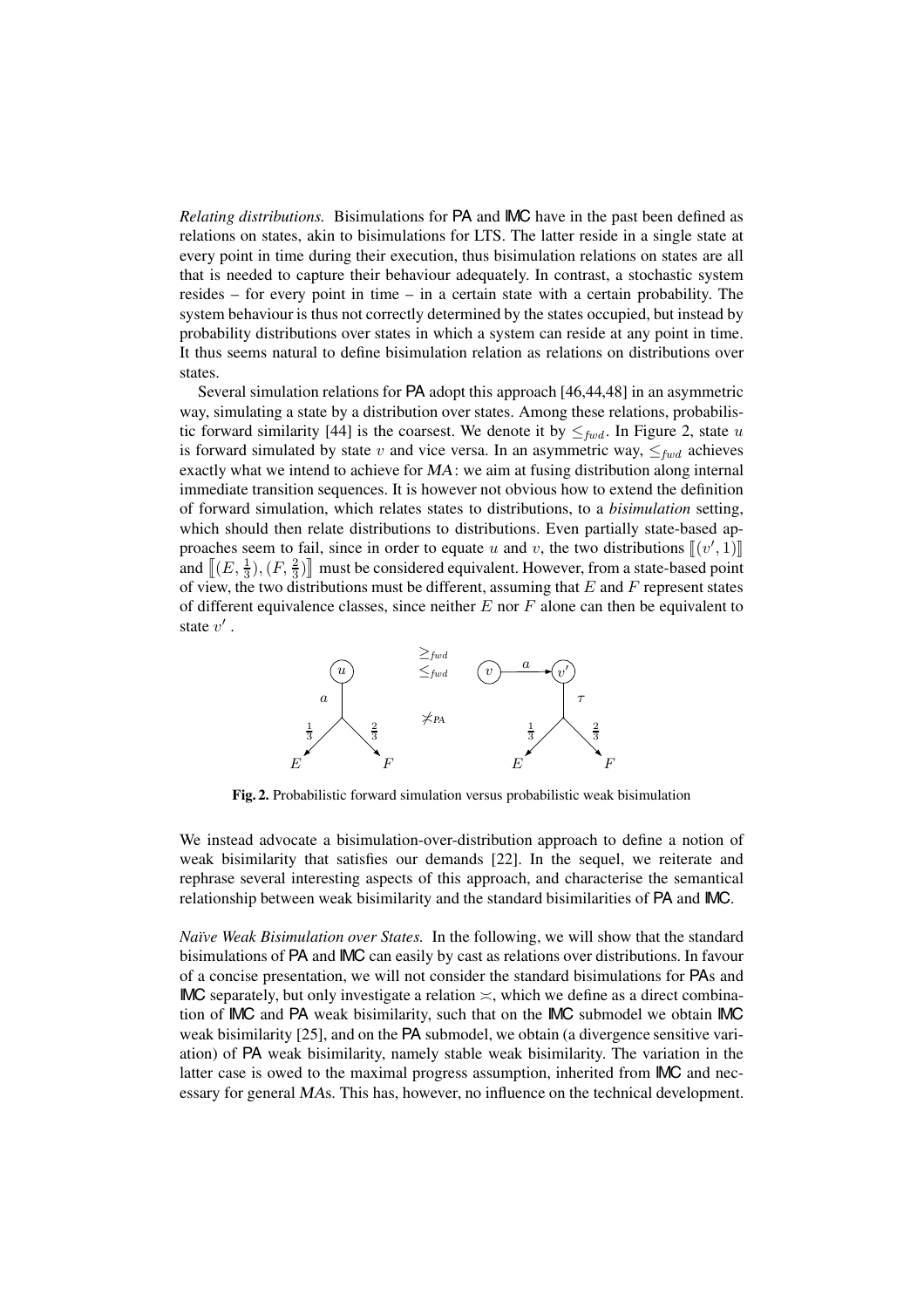We have first introduced this relation in [22, Def. 10], as a naïve approach of defining a suitable weak equivalence for MAs. As we have argued there, this relation is, however, not suitable to achieve the intended effect of fusing internal transitions. We thus call this relation *na¨ıve weak bisimulation*.

**Definition 10** (Naïve Weak Bisimulation). Let  $MA = (S, Act, \rightarrow, \rightarrow, \rightarrow, s_o)$  be a MA. For two states  $s, s' \in S$ ,  $s \times s'$  holds if  $(s, s') \in \mathcal{E}$  for some equivalence relation  $\mathcal E$  *on* S for which EEF implies for all  $\alpha \in \text{Act}^\chi$  and for all equivalence classes C of  $\mathcal{E}, E \stackrel{\alpha}{\longrightarrow} \mu$  *implies*  $F \stackrel{\hat{\alpha}}{\Longrightarrow}_C \gamma$  *for some*  $\gamma$  *and*  $\forall C \in S / \mathcal{E} : \mu(C) = \gamma(C)$ *.* 

*Weak (Bi-)simulations over Subdistributions.* We will now introduce two weak bisimulation – and also two weak simulation – relations that relate distributions (or subdistributions, to be precise). One of them is *weak bisimulation* for Markov automata as introduced in [22, Def. 11], the other bisimulation appears new. We will show that this new bisimulation relation on distributions induces a bisimilarity on states that coincides with naïve weak bisimulation, which itself is defined directly over states. This strong connection bridges between the state-based and distribution-based approach and allows us to make precise their relationship. We call the new relation *semi-weak* bisimulation, since it is *weak*, meaning partially oblivious to internal transitions, but yet finer than weak bisimulation for Markov automata.

Both relations rely on the idea of equating subdistributions exactly when they can be split into subdistributions, such that for each component in one splitting there exists a related component of the other splitting that exhibits identical behaviour, and vice versa. Remarkably, the definitions only differ in one specific point. For *semi-weak* (bi)simulation, splittings need to be immediately related to match their behaviour. For *weak* (bi)simulation, we relax the conditions such that it suffices if equated distributions are able to reach distributions that can then be split suitably by internal transitions. To make explicit that the relations only differ in the way subdistributions are split, we define two sets of possible splittings of a subdistribution.

**–** For weak (bi)simulation, we use a set

$$
split(\mu) = \{(\mu_1, \mu_2) \mid \exists \mu' : \mu \Longrightarrow_C \mu' \land \mu' = \mu_1 \oplus \mu_2\}
$$

where each splitting of an internal successor subdistribution of  $\mu$  is a valid splitting. **–** For semi-weak (bi)simulation, we use a more restricted set

$$
split^{\circ}(\mu) = \{(\mu_1, \mu_2) \mid \mu = \mu_1 \oplus \mu_2\}
$$

where only direct splittings of  $\mu$  are valid splittings.

Since weak and semi-weak bisimulation only differ in this one point, we will define them simultaneously in one definition. In what follows, the expression split<sup>(⊙)</sup> needs to be replaced by split in order to obtain weak bisimulation. Semi-weak bisimulation is obtained by replacing it by *split*<sup>○</sup>.

**Definition 11 (Weak Bisimulations).** *A relation* R *on subdistributions over* S *is called a* (semi-)weak bisimulation *iff whenever*  $\mu_1 \mathcal{R} \mu_2$  *then for all*  $\alpha \in \text{Act}^{\chi}$ :  $|\mu_1| = |\mu_2|$  *and*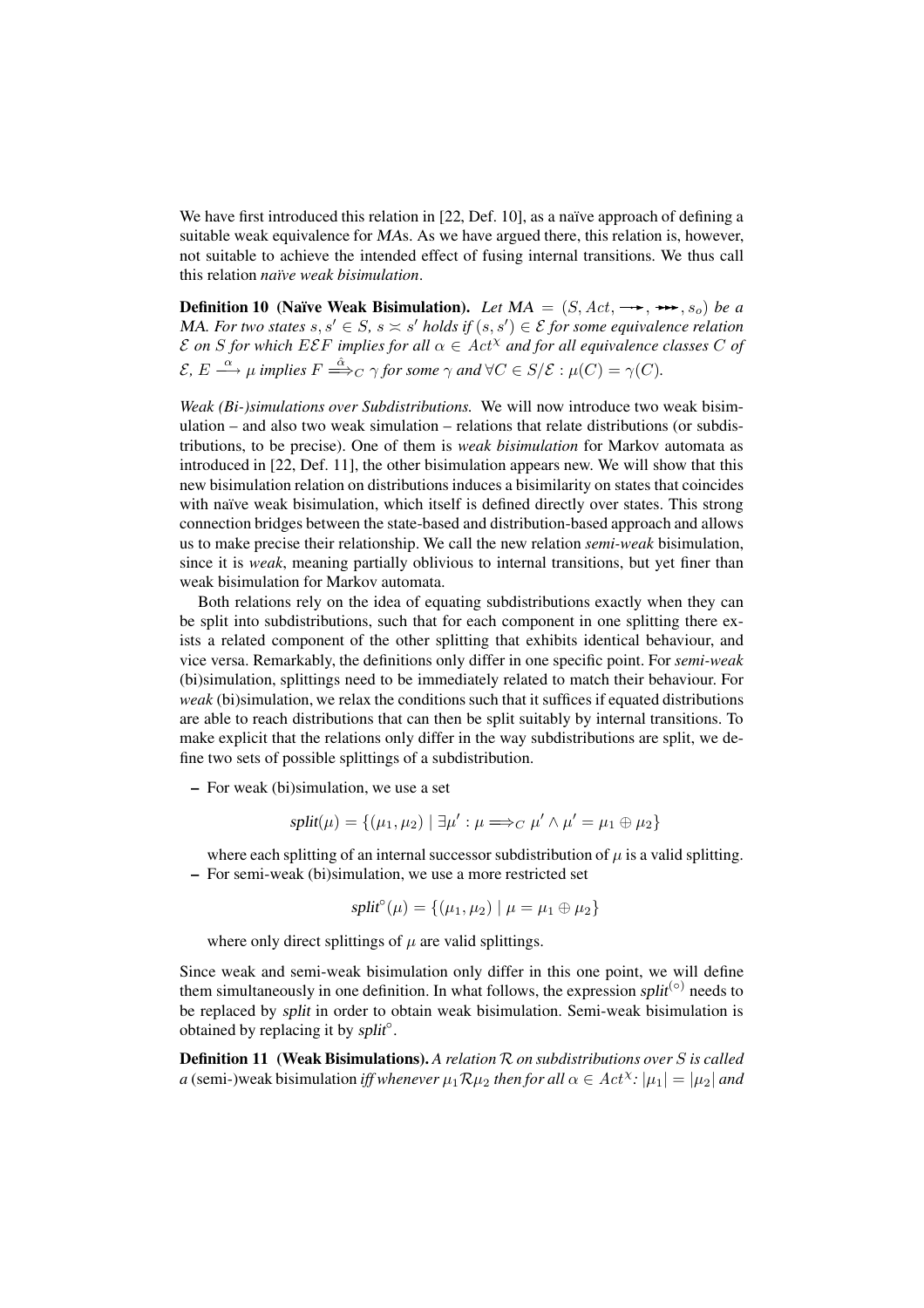- *1.*  $\forall E \in Supp(\mu_1)$ :  $\exists \mu_2^g, \mu_2^s$ :  $(\mu_2^g, \mu_2^s) \in split^{(0)}(\mu_2)$  and (*i*)  $[(E, \mu_1(E))]$   $[\mathcal{R} \mu_2^g \text{ and } (\mu_1 - E) \mathcal{R} \mu_2^g]$ (*ii*) whenever  $E \stackrel{\alpha}{\longrightarrow} \mu'_1$  for some  $\mu'_1$  then  $\mu_2^g \stackrel{\hat{\alpha}}{\Longrightarrow}_C \mu''$  and  $(\mu_1(E) \cdot \mu'_1)$   $\mathcal{R} \mu''$ <br>2.  $\forall F \in Supp(\mu_2): \exists \mu_1^g, \mu_1^s: (\mu_1^g, \mu_1^s) \in split^{(\circ)}(\mu_1)$  and (*i*)  $\mu_1^g$   $\mathcal{R}$   $\left[\left(F, \mu_1(F)\right)\right]$  and  $\mu_1^s$   $\mathcal{R}$   $\left(\mu_2-F\right)$ 
	- (*ii*) whenever  $F \stackrel{\alpha}{\longrightarrow} \mu'_2$  for some  $\mu'_2$  then  $\mu_1^g \stackrel{\hat{\alpha}}{\Longrightarrow}_C \mu''$  and  $\mu'' \mathcal{R} (\mu_2(F) \cdot \mu'_2)$

*Two subdistributions*  $\mu$  *and*  $\gamma$  *are (semi-)weak bisimilar, denoted by*  $\mu \approx (0) \gamma$ *, if the pair*  $(\mu, \gamma)$  *is contained in some (semi-)weak bisimulation.* 

It is worth noting that the weak bisimilarity  $\approx$  in the above definition is identical to [22, Def. 11]. We immediately obtain simulation relations by removing Condition 2.

**Definition 12 (Weak Simulations).** *A relation* R *on subdistributions over* S *is called a* (semi-)weak simulation *iff whenever*  $\mu_1 \mathcal{R} \mu_2$  *then for all*  $\alpha \in Act^{\chi}$ :  $|\mu_1| = |\mu_2|$  *and* 

 $\forall E \in Supp(\mu_1)$ :  $\exists \mu_2{}^g, \mu_2{}^s$ :  $(\mu_2{}^g, \mu_2{}^s) \in split^{(\circ)}(\mu_2)$  and (*i*)  $[(E, \mu_1(E))]$   $[\mathcal{R} \mu_2^g \text{ and } (\mu_1 - E) \mathcal{R} \mu_2^g]$ (*ii*) whenever  $E \stackrel{\alpha}{\longrightarrow} \mu'_1$  for some  $\mu'_1$  then  $\mu_2^g \stackrel{\hat{\alpha}}{\Longrightarrow}_C \mu''$  and  $(\mu_1(E) \cdot \mu'_1) \mathcal{R} \mu''$ 

*Two subdistributions*  $\mu$  *and*  $\gamma$  *are (semi-)weak similar, denoted by*  $\mu \precsim^{(0)} \gamma$ *, if the pair* (μ, γ) *is contained in some (semi-)weak simulation.*

It is not obvious that these relations are indeed equivalence relations and preorders, respectively. Reflexivity and symmetry is straightforward. The latter holds, because the union of two (semi-)weak bisimulations is again a (semi-)weak bisimulation. Since the pioneering work of Larsen and Skou [35], it has become a standard for bisimilarity notions defined in the stochastic setting, to presuppose the bisimulations to be equivalence relations on states. Because this property is not closed under union, several otherwise standard properties become difficult to establish. Owed to the distribution perspective on these relations illustrated above, the equivalence relation presupposition can be dropped, simplifying an easy exercise. Only transitivity needs a technical and involved proof. The proof for  $\approx$  can be found in [22,23]. The crucial idea for this proof is that we can define (bi)simulation relations up-to-splitting. We refer the reader to [22] for further details. The proof for  $\approx$ ° follows exactly the lines of that proof, but needs to distinguish fewer cases.

**Lemma 2.**  $\precsim$  *and*  $\precsim$  *are preorders,*  $\approx$  *and*  $\approx$  *° are equivalence relations.* 

It is apparent that  $\approx$  and  $\precsim$  are weaker notions than  $\approx \circ$  and  $\precsim \circ$  respectively:

**Theorem 1.** 
$$
\approx
$$
  $\subseteq$   $\approx$  and  $\approx$   $\leq$   $\leq$   $\leq$ 

The relations defined above relate subdistributions, but they induce relations on states in the obvious way: We call two states  $E, F$  (semi-)weak bisimilar, denoted by  $E \approx_{\Delta}^{(o)} F$ ,<br>if  $A_E \approx_{\Delta}^{(o)} A_E$ . Analogously, we call two states  $E, F$  (semi-)weak similar, denoted by if  $\Delta_E \approx^{(0)} \Delta_F$ . Analogously, we call two states E, F (semi-)weak similar, denoted by  $E \precsim_{\Delta}^{(0)} F$ , if  $\Delta_E \precsim_{\Delta}^{(0)} \Delta_F$ .<br>In the following we estal

In the following we establish that  $\approx$  and  $\approx^\circ$  coincide. Since  $\approx$  is the naïve (state-<br>sed) integration of **PA** and **MC** weak bisimulation, this fact provides insight into the based) integration of PA and IMC weak bisimulation, this fact provides insight into the twist achieved by moving from semi-weak to weak formulation.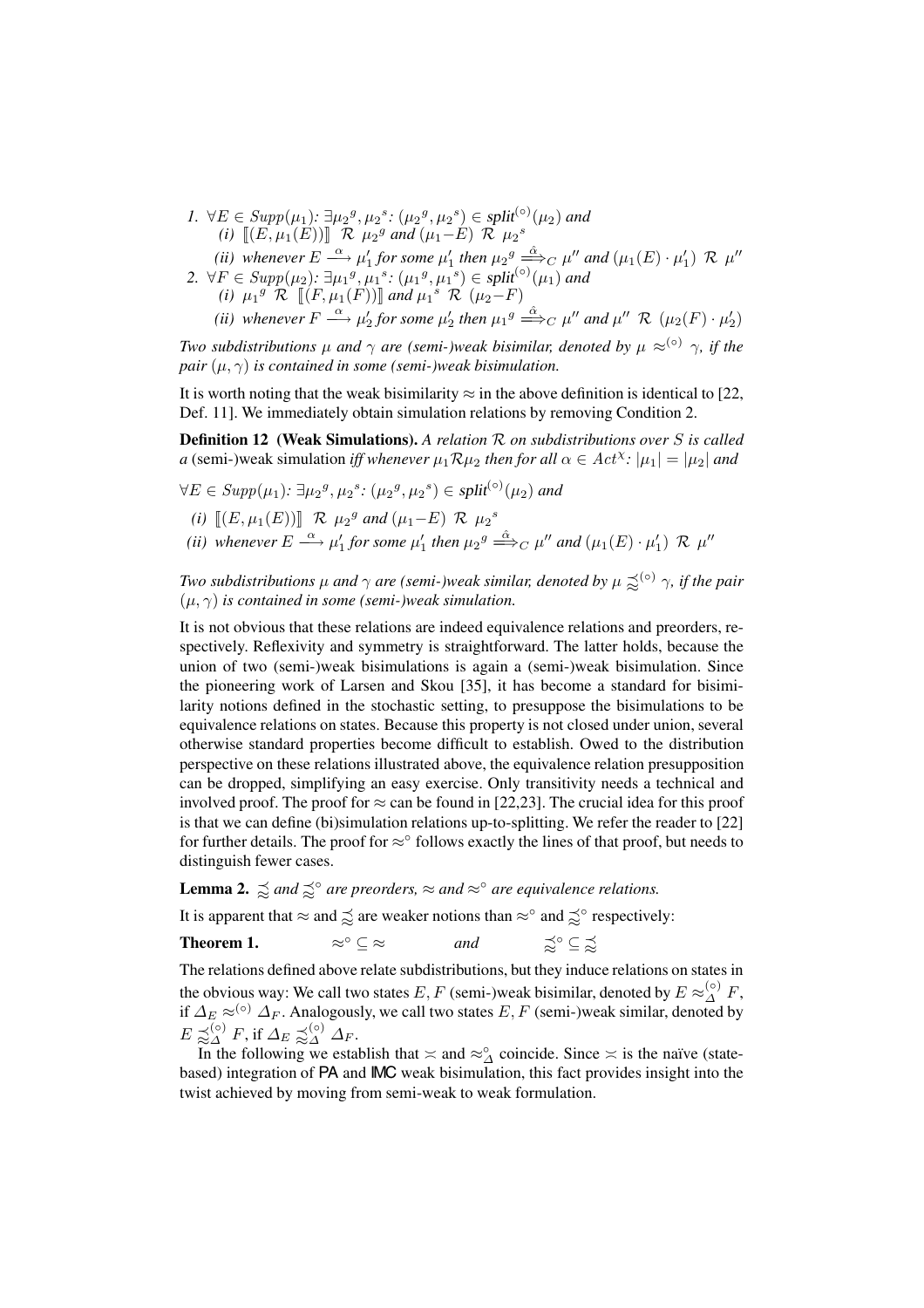### **Theorem 2.**  $\approx$   $\approx$   $\approx$   $\approx$   $\approx$

*Proof.* We first prove that the lifting of semi-weak bisimilarity to states,  $\approx^{\circ}_{\Delta}$ , is also a state based bisimulation in the sense of Definition 10. The crucial point in this proof is state-based bisimulation in the sense of Definition 10. The crucial point in this proof is the claim, that  $\mu \approx \gamma$  implies  $\forall C \in S / \approx \hat{A} : \mu(C) = \gamma(C)$ , since then the conditions of Definition 10 follow immediately. To see the claim, note that  $\approx^{\circ}$  itself is a semi-weak of Definition 10 follow immediately. To see the claim, note that  $\approx \circ$  itself is a semi-weak bisimulation. Then, by repeated application of the left hand side of clause  $(i)$  in the definition of  $\approx$ °, we can split  $\gamma$  into a family of subdistribution  $\{\gamma_E\}_{E \in Supp(\mu)}$ , such that every  $E \in Supp(\mu)$  is matched by one of these distributions, and  $\mu(E)\Delta_E \approx^\circ \gamma_E$ holds. In turn, we can split  $\mu(E) \Delta_E$  into a family  $\{\mu_F^E\}_{F \in Supp(\gamma_E)}$  accordingly, such that each state.  $F \subset S$  and  $(\gamma_E)$  is motional by the split distribution of  $E$  activition that each state  $F \in Supp(\gamma_E)$  is matched by the subdistribution  $\mu_F^E$ , satisfying  $\mu_E^E \sim \gamma_E(F) \Lambda_E$ . Every subdistributions  $\mu_E^E$  must be of the form  $\gamma_E(F) \Lambda_E$ . Hence  $\mu_F^E \approx \gamma_E(F) \Delta_F$ . Every subdistributions  $\mu_F^E$  must be of the form  $\gamma_E(F) \Delta_E$ . Hence, we know that  $\gamma_E(F)\Delta_E \approx \gamma_E(F)\Delta_F$ . In total, we have split  $\mu$  and  $\gamma$  into sets of subdistributions, such that there is a total matching of subdistribution of one set with subdistributions of the other set. Matched subdistributions have the same size and the single elements of their supports are equivalent up to  $\approx_{\Delta}^{\circ}$ . From here we can immedi-<br>ately conclude that  $\forall C \in S/\sim^{\circ} : u(C) = \alpha(C)$  holds ately conclude that  $\forall C \in S / \approx_{\Delta}^{\circ} : \mu(C) = \gamma(C)$  holds.

For the other direction we show that the relation

$$
\mathcal{R} = \{ (\mu, \gamma) \mid \forall C \in S / \asymp : \mu(C) = \gamma(C) \}
$$

is a semi-weak bisimulation. Then, whenever  $E \approx F$ , the pair  $(\Delta_E, \Delta_F)$  is contained in the semi-weak bisimulation R, which implies  $E \approx \stackrel{\circ}{\Delta} F$ . Let us consider an arbi-<br>trary pair  $(\mu, \alpha) \in \mathcal{P}$ . By symmetry it suffices to check the necessary conditions for trary pair  $(\mu, \gamma) \in \mathcal{R}$ . By symmetry it suffices to check the necessary conditions for an arbitrary  $E \in Supp(\mu)$ . Let C be the equivalence class of  $\asymp$  containing E. Since  $\mu(C) = \gamma(C)$ , there exists a splitting  $\gamma^g \oplus \gamma^s$  of  $\gamma$  with  $Supp(\gamma^g) = \{F_1, \ldots, F_k\}$  and  $F_i \times F_i$  for each  $F_i$  and furthermore  $\forall C \in S \land \forall i \in S(C)$ ,  $\mu(F)(C)$  Hence Candi  $F_i \approx E$  for each  $F_i$ , and furthermore,  $\forall C \in S / \approx : \gamma^s(C) = (\mu - E)(C)$ . Hence Condition (*i*) is satisfied. Whenever  $E \xrightarrow{\alpha} \mu'$ , following Condition (*ii*), then for each  $F_i$  we immediately deduce from  $E \asymp F_i$  that  $F_i \xrightarrow{\alpha} C \gamma_{F_i}$  and  $\forall C \in S / \asymp : \mu'(C) = \gamma_{F_i}(C)$ . Let us set  $\rho := \bigoplus_{i=1...k} \gamma_{F_i}$ . It is then straightforward to show that in total  $\gamma^g \stackrel{\alpha}{\Longrightarrow}_C \rho$ <br>and that  $\forall C \in S/\sim \{u(F), u'(C)\} = o(C)$ . By the choice of R this immediately and that  $\forall C \in S / \times : \mu(E) \cdot \mu'(C) = \rho(C)$ . By the choice of R this immediately implies  $(\mu(E)\mu', \rho) \in \mathcal{R}$ , which suffices to establish Condition (*ii*).

Just like  $\approx$ , most existing weak relations for systems with probabilistic or stochastic timed transitions can be recast as relations on distributions, which can be formulated as slight adaptations of  $\approx$ ° and  $\precsim$ °, respectively. So, with  $\approx$ ° and  $\precsim$ ° at hand, the exact extra power of the distribution-based perspective, combined with distribution splitting, becomes apparent:  $\approx$ ° and  $\approx$  only differ in their use of split°( $\mu$ ) and split( $\mu$ ), respectively. The latter allows additional internal transition sequences, and is the key to fuse distributions along sequences thereof. It is thus a natural generalisation comparable to the classical passage from strong transitions to weak transitions.

*Discussion.* We will now summarise the relationship between the respective standard notions of weak (bi-)similarity on the submodels and weak (bi-)similarity for Markov automata. Since all of these relations are defined over states, we will compare them to  $\approx_{\Delta}$  and  $\approx_{\Delta}^{\circ}$ .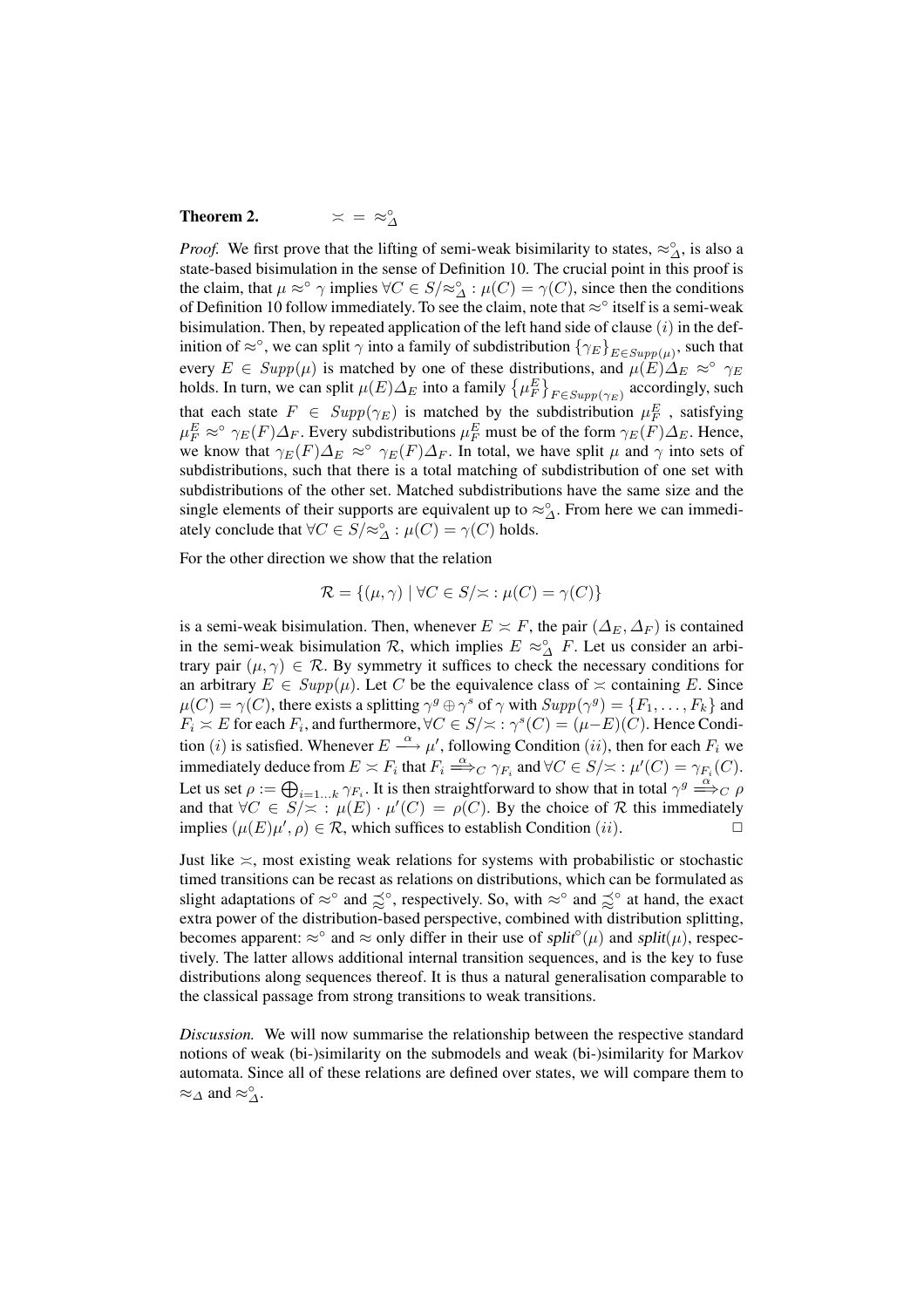- 1. On *labelled transitions systems*, both  $\approx_{\Delta}$  and  $\approx_{\Delta}^{\circ}$  coincide with stable weak bisimilarity [40] They both coincide with standard weak bisimilarity [40] if no infinite ilarity [49]. They both coincide with standard weak bisimilarity [40] if no infinite sequences of internal transitions appear in the LTS. This difference is inherited from IMC, and owed to the maximal progress assumption [28]. The same applies to  $\approx \approx \Delta$ ,  $\approx \approx$ , and weak similarity on LTS [40].<br>On discrete-time Markov chains  $\approx \approx$  and  $\approx$
- 2. On *discrete-time Markov chains*,  $\approx_{\Delta}$  and  $\approx_{\Delta}^{\circ}$  coincide with weak bisimilarity [3,5].<br>We claim that  $\preceq_{\Delta}$  and  $\preceq_{\Delta}^{\circ}$  can be adapted such that they both coincide with weak We claim that  $\precsim_{\Delta} \Delta$  and  $\precsim_{\Delta}^{\infty}$  can be adapted such that they both coincide with weak<br>similarity for state-labelled DTMC [5] similarity for state-labelled DTMC [5].
- 3. On *continuous-time Markov chains*,  $\approx_{\Delta}$  and  $\approx_{\Delta}^{\circ}$  coincide with lumping equiva-<br>lence [26] due to the fact that our weak transitions do not affect timed transitions. lence [26], due to the fact that our weak transitions do not affect timed transitions. For this reason we see no obvious way to adapt  $\precsim_{\Delta}$  and  $\precsim_{\Delta}^{\infty}$  such that they match weak similarity for state-labelled CTMC [5]. weak similarity for state-labelled CTMC [5].
- 4. On *probabilistic automata*,  $\approx^{\circ}_{\alpha}$  coincides with weak bisimilarity [44], if restricting to models without infinite sequences of internal transition. This slight restriction to models without infinite sequences of internal transition. This slight restriction is again a legacy of the maximal progress assumption. This technical discrepancy carries over to all other relations defined on PA. If instead we adapt the definition and remove the stability condition, the adapted version of  $\approx^{\circ}_{\alpha}$  and weak bisimilarity<br>on **PA** 1441 coincide. The same holds for  $\preceq^{\circ}$  and weak similarity for **PA** 1441 on PA [44] coincide. The same holds for  $\approx \frac{1}{2}$  and weak similarity for PA [44].<br>Remarkably  $\preceq$  and probabilistic forward similarity  $\leq c$ . [44] coincide Remarkably,  $\lesssim_{\Delta}$  and probabilistic forward similarity  $\leq_{fwd}$  [44] coincide.<br>On interactive Markov chains  $\approx$  and  $\approx^{\circ}$  coincide with weak bisimulation
- 5. On *interactive Markov chains*  $\approx_{\Delta}$  and  $\approx_{\Delta}^{\circ}$  coincide with weak bisimulation [25].<br>A weaker variant is found in [10]. To the best of our knowledge no weak similarity. A weaker variant is found in [10]. To the best of our knowledge no weak similarity relations for IMC have been introduced in the literature so far, so the one jointly induced by  $\precsim$  and  $\precsim$ ° is new.

The fact that on PA  $\precsim_{\Delta}$  and  $\leq_{fwd}$  agree is especially interesting, since a bisimulation vector of this relation was not known to data by it is near that with  $\alpha$ . Furthermore, variant of this relation was not known to date, but is now at hand with  $\approx_{\Delta}$ . Furthermore,  $\approx_{\Delta}$  has a selection of distinguishing properties. We refer the reader to [22] for details. We mention only briefly, that  $\approx_{\Delta}$  is a congruence with respect to parallel composition. The congruence property can be established for other standard process algebraic operators – with the usual root condition being needed to arrive at a congruence for non-deterministic choice.

We finally want to correct our claim [22], that a reformulation of PA weak bisimilarity as a relation on distribution would not be compositional with respect to subdistribution composition, now turns out to be wrong. It is easy to show that  $\approx \circ$  is indeed compositional with respect to this operator, and since on PA,  $\approx^\circ$  coincides with PA weak bisimilarity (except for divergence behaviour), this also holds for PA weak bisimilarity.

#### **6 Conclusions**

This paper has tried to provide insight into the foundational aspects of Markov automata, a model that integrates probabilistic automata and interactive Markov chains. We have laid out the principal ingredients of a compositional theory for MA, and have discussed how a lifting of relations to (sub)distributions, together with the notion of distribution splitting, enables us to cast a variety of existing simulations and bisimulations in a uniform setting, making subtle differences and semantic choices apparent.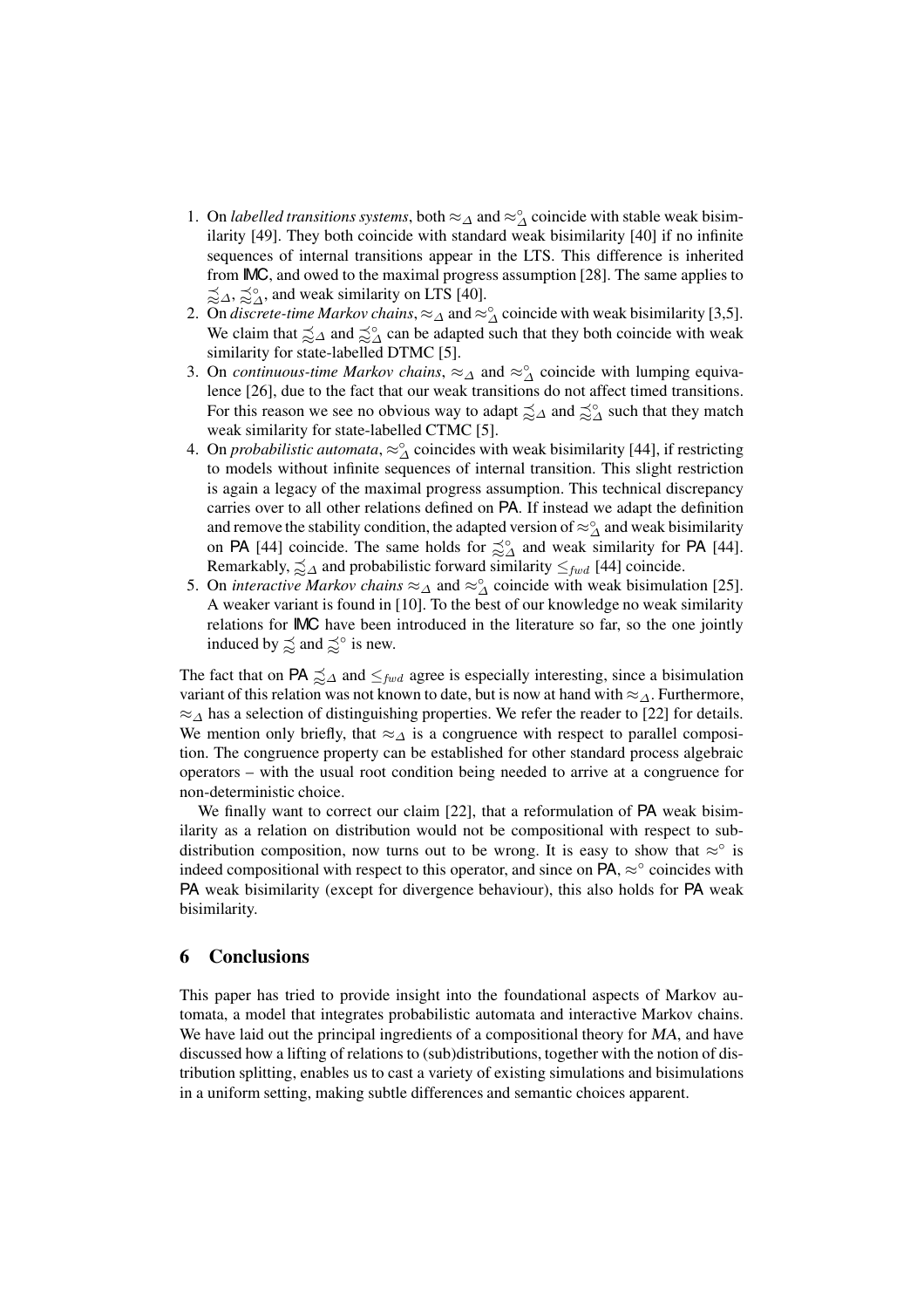Markov automata target a domain of concurrency modelling and evaluation, where designers find it adequate to work with durations that are memoryless, and need to represent branching probabilities as well as concurrency in a convenient manner. In this area, GSPNs have seen broad applicability, but, as we have highlighted, only with incomplete semantic understanding. The MA model changes the picture, it can serve as a semantic foundation for GSPN, and, since it is compositional in a strict sense, we think it is the nucleus for a fully compositional and usable language for this modelling domain. Noteworthy, the MA model is – just like  $IMC$  – rich enough to allow for non-exponential distributions, namely by approximating them as phase-type distributions [27], albeit at the price of a state space increase.

PA as well as IMC are supported by mature software tools, PRISM [29] and CADP [16]. We are eagerly exploring possibilities to arrive at tool support for the analysis of MA.

In this paper, we have restricted our attention to finite and finitely-branching models. It remains for further work to establish the results of this paper in a setting with (un)countably many states or transitions.

**Acknowledgements.** Christian Eisentraut and Holger Hermanns are supported by the DFG as part of the Transregional Collaborative Research Centre SFB/TR 14 *AVACS*, by the European Community's Seventh Framework Programme under grant agreement n<sup>o</sup> 214755 *QUASIMODO*, and by the NWO-DFG bilateral project *ROCKS*. The work of Lijun Zhang has received partial support from *MT-LAB*, a VKR Centre of Excellence.

#### **References**

- 1. Abadi, M., Lamport, L.: The existence of refinement mappings. Theoretrical Computer Science 82(2), 253–284 (1991)
- 2. Baier, C., Engelen, B., Majster-Cederbaum, M.E.: Deciding bisimilarity and similarity for probabilistic processes. J. Comput. Syst. Sci. 60(1), 187–231 (2000)
- 3. Baier, C., Hermanns, H.: Weak bisimulation for fully probabilistic processes. In: Grumberg, O. (ed.) CAV 1997. LNCS, vol. 1254, pp. 119–130. Springer, Heidelberg (1997)
- 4. Baier, C., Katoen, J.-P.: Principles of Model Checking, 1st edn. MIT Press, Cambridge (2008) 5. Baier, C., Katoen, J.-P., Hermanns, H., Wolf, V.: Comparative branching-time semantics for
- Markov chains. Information and Computation 200(2), 149–214 (2005)
- 6. Balbo, G.: Introduction to generalized stochastic Petri nets. In: Bernardo, M., Hillston, J. (eds.) SFM 2007. LNCS, vol. 4486, pp. 83–131. Springer, Heidelberg (2007)
- 7. Bandini, E., Segala, R.: Axiomatizations for probabilistic bisimulation. In: Orejas, F., Spirakis, P.G., van Leeuwen, J. (eds.) ICALP 2001. LNCS, vol. 2076, pp. 370–381. Springer, Heidelberg (2001)
- 8. Bergstra, J.A., Ponse, A., Smolka, S.A.: Handbook of Process Algebra. Elsevier, Amsterdam (2001)
- 9. Bolognesi, T., Brinksma, E.: Introduction to the iso specification language lotos. Computer Networks 14, 25–59 (1987)
- 10. Bravetti, M.: Revisiting interactive markov chains. Electr. Notes Theor. Comput. Sci. 68(5) (2002)
- 11. Busch, H., Sandmann, W., Wolf, V.: A numerical aggregation algorithm for the enzymecatalyzed substrate conversion. In: Priami, C. (ed.) CMSB 2006. LNCS (LNBI), vol. 4210, pp. 298–311. Springer, Heidelberg (2006)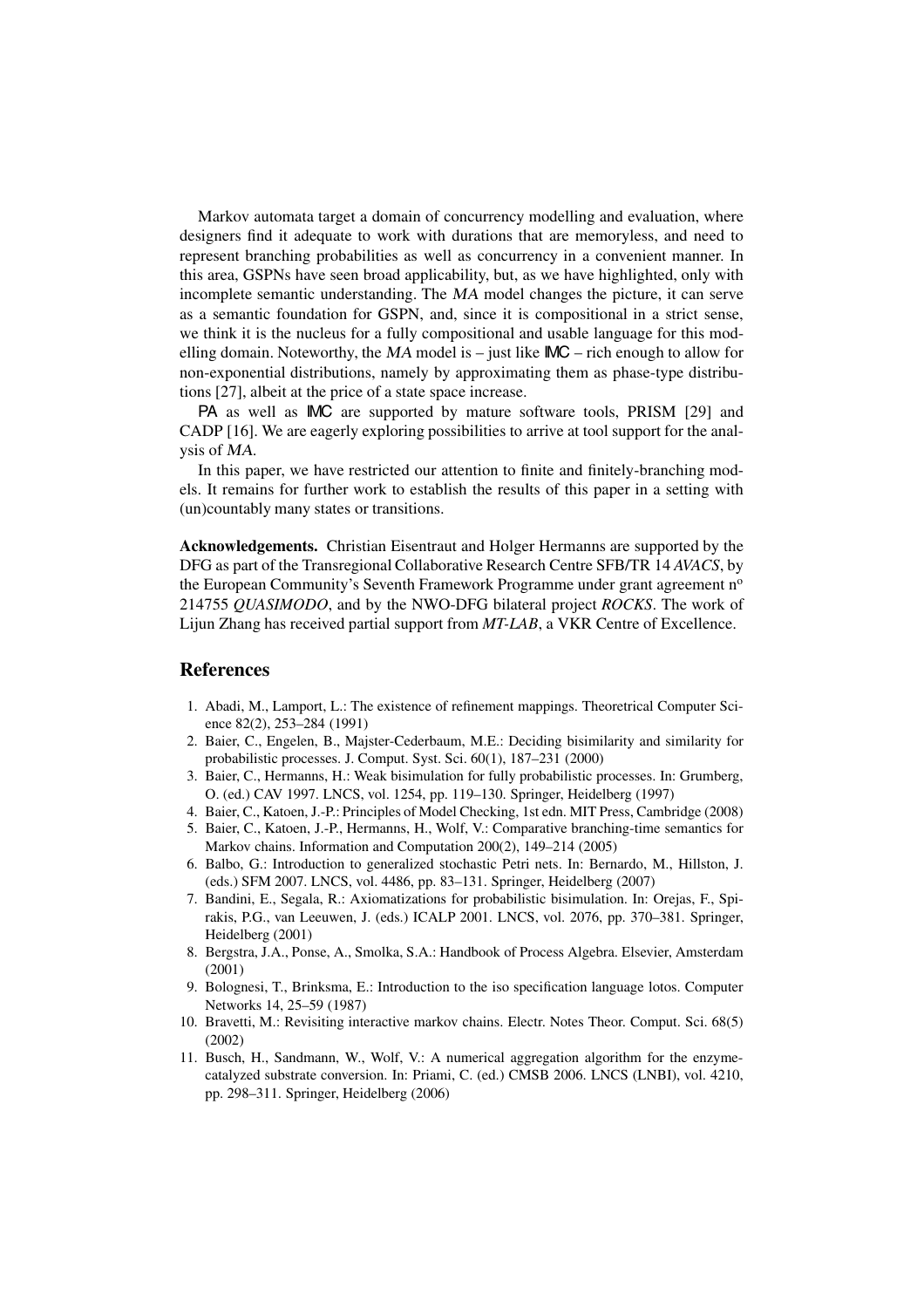- 12. Cheung, L., Stoelinga, M., Vaandrager, F.W.: A testing scenario for probabilistic processes. J. ACM 54(6) (2007)
- 13. Chiola, G., Donatelli, S., Franceschinis, G.: GSPNs versus SPNs: What is the actual role of immediate transitions? In: PNPM, pp. 20–31. IEEE, Los Alamitos (1991)
- 14. Chiola, G., Franceschinis, G., Gaeta, R., Ribaudo, M.: GreatSPN 1.7: Graphical editor and analyzer for timed and stochastic Petri nets. Perf. Eval. 24(1-2), 47–68 (1995)
- 15. Chiola, G., Marsan, M.A., Balbo, G., Conte, G.: Generalized stochastic Petri nets: A definition at the net level and its implications. IEEE TSE 19(2), 89–107 (1993)
- 16. Coste, N., Garavel, H., Hermanns, H., Hersemeule, R., Thonnart, Y., Zidouni, M.: Quantitative evaluation in embedded system design: Validation of multiprocessor multithreaded architectures. In: DATE, pp. 88–89 (2008)
- 17. Courtney, T., Daly, D., Derisavi, S., Gaonkar, S., Griffith, M., Lam, V.V., Sanders, W.H.: The Möbius modeling environment: Recent developments. In: QEST, pp. 328-329. IEEE, Los Alamitos (2004)
- 18. Deng, Y., van Glabbeek, R.J., Hennessy, M., Morgan, C.: Testing finitary probabilistic processes. In: CONCUR, pp. 274–288 (2009)
- 19. Desharnais, J., Gupta, V., Jagadeesan, R., Panangaden, P.: Approximating labelled Markov processes. Inf. Comput. 184(1), 160–200 (2003)
- 20. Desharnais, J., Gupta, V., Jagadeesan, R., Panangaden, P.: Weak bisimulation is sound and complete for PCTL\*. Inf. Comput. 208(2), 203–219 (2010)
- 21. Desharnais, J., Laviolette, F., Tracol, M.: Approximate analysis of probabilistic processes: Logic, simulation and games. In: QEST, pp. 264–273 (2008)
- 22. Eisentraut, C., Hermanns, H., Zhang, L.: On probabilistic automata in continuos time. In: LICS. IEEE, Los Alamitos (to appear, 2010)
- 23. Eisentraut, C., Hermanns, H., Zhang, L.: Probabilistic automata in continuous time. Reports of SFB/TR 14 AVACS 62, Saarland University (April 2010), http://www.avacs.org
- 24. Florio, V.D., Donatelli, S., Dondossola, G.: Flexible development of dependability services: An experience derived from energy automation systems. In: ECBS, pp. 86–93. IEEE, Los Alamitos (2002)
- 25. Hermanns, H. (ed.): Interactive Markov Chains. LNCS, vol. 2428, p. 57. Springer, Heidelberg (2002)
- 26. Hermanns, H., Herzog, U., Katoen, J.-P.: Process algebra for performance evaluation. Theoretical Computer Science 274(1-2), 43–87 (2002)
- 27. Hermanns, H., Katoen, J.-P.: Automated compositional Markov chain generation for a plainold telephone system. Science of Comp. Progr. 36(1), 97–127 (2000)
- 28. Hermanns, H., Lohrey, M.: Priority and maximal progress are completely axioatisable (extended abstract). In: Sangiorgi, D., de Simone, R. (eds.) CONCUR 1998. LNCS, vol. 1466, pp. 237–252. Springer, Heidelberg (1998)
- 29. Hinton, A., Kwiatkowska, M.Z., Norman, G., Parker, D.: PRISM: A tool for automatic verification of probabilistic systems. In: Hermanns, H., Palsberg, J. (eds.) TACAS 2006. LNCS, vol. 3920, pp. 441–444. Springer, Heidelberg (2006)
- 30. Hoare, C.A.R.: Communicating Sequential Processes. Prentice Hall, Englewood Cliffs (1985)
- 31. Jonsson, B., Larsen, K.G.: Specification and refinement of probabilistic processes. In: LICS, pp. 266–277. IEEE, Los Alamitos (1991)
- 32. Katoen, J.-P., Klink, D., Neuhäußer, M.R.: Compositional abstraction for stochastic systems. In: Ouaknine, J., Vaandrager, F.W. (eds.) FORMATS 2009. LNCS, vol. 5813, pp. 195–211. Springer, Heidelberg (2009)
- 33. Kemeny, J.G., Snell, J.L., Knapp, A.W.: Denumerable Markov Chains, 2nd edn. Springer, Heidelberg (1976)